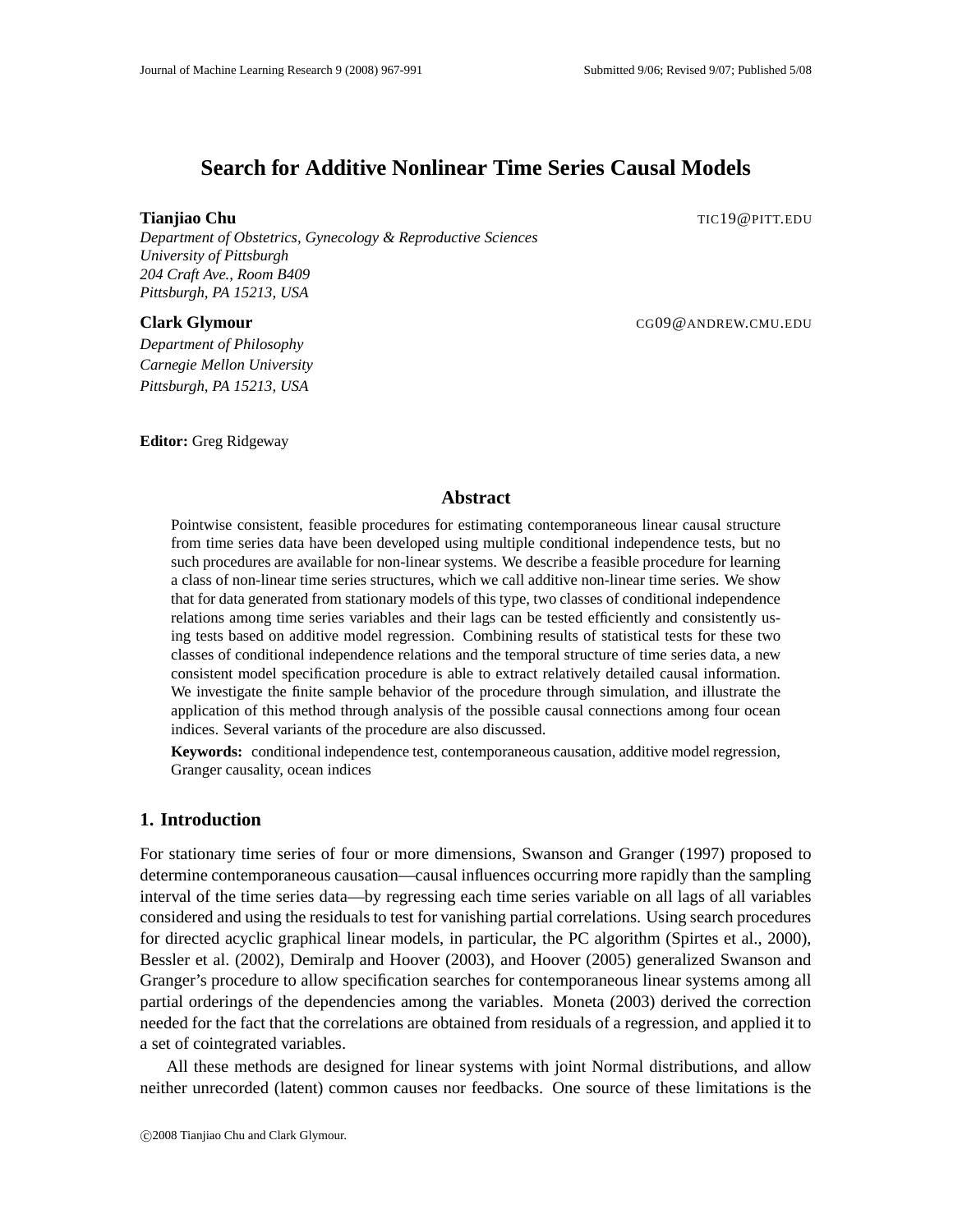search algorithm used by all of these procedures, PC, which is known to be consistent only in the absence of feedback relations and latent common causes. In principle, some of these difficulties can be met by replacing PC with related algorithms: the FCI algorithm (Spirtes et al., 2000), which allows latent variables, or an algorithm due to Richardson and Spirtes (1999) that allows linear feedback relations, though no algorithm is available that is consistent for search for linear causal models when both latent variables *and* feedback may be present.

More fundamentally, PC and related algorithms require conditional independence information about the random variables as input, and are therefore limited to distribution families for which conditional independence tests of arbitrary order are available, such as Multinomial and Normal distributions. (Another group of causal inference algorithms that are based on model scores, such as Bayesian posteriors, are unable to handle either latent variables *or* feedbacks, except under extra constraints (Silva et al., 2006; Drton et al., 2006). For *non-Gaussian* linear models with latent variables, independent component analysis based algorithms (Hoyer et al., 2006) could be more informative than PC and FCI.) Extending the PC and related algorithms based on conditional independence constraints to a larger class of systems that includes nonlinear continuous models requires more general conditional independence tests. We begin by considering some of the difficulties involved with finding such tests.

In theory, using nonparametric density estimation, we can test conditional independence for any set of random variables which have a joint density with respect to the Lebesgue measure. For example, let the joint density of  $\{X, Y, Z\}$  be  $f_{XYZ}(x, y, z)$ , the joint density of  $\{X, Z\}$  be  $f_{XZ}(x, z)$ , the joint density of  ${Y,Z}$  be  $f_{YZ}(y,z)$ , and the marginal density of *Z* be  $f_Z(z)$ . We could test if *X* and *Y* are independent given *Z* by testing if the Hellinger distance between  $f_{XYZ}(x, y, z) f_Z(z)$ and  $f_{XZ}(x, z) f_{YZ}(y, z)$  is 0. For example, Su and White (2007) propose a conditional independence test for stationary time series satisfying certain conditions, based on a weighted Hellinger distance between  $f_{X|YZ}(x; y, z)$  and  $f_{X|Z}(x; z)$ , where  $f_{X|YZ}(x; y, z)$  and  $f_{X|Z}(x; z)$  are densities of the conditional distributions of *X* given  ${Y, Z}$  and *Z* respectively. However, this approach requires nonparametric density estimation of multivariate distributions, which is subject to the curse of dimensionality: as the number of variables increases, the data points become sparse rapidly in the space spanned by the variables.

Baek and Brock (1992) and Hiemstra and Jones (1994) proposed a nonparametric method intended for Granger causality testing of nonlinear time series. Consider a bivariate time series  $\{X_t, Y_t\}$ ,  $t = 1, \dots$ , let  $X_t^m = (X_t, \dots, X_{t+m-1})$  for some m, they proposed to test if  $X_t^m$  and  $Y_{t-b}^b$ are independent given  $X_{t-a}^a$  by testing the following null hypothesis:

$$
P\left(\|X_t^m - X_s^m\|_{\infty} < e \mid \|X_{t-a}^a - X_{s-a}^a\|_{\infty} < e, \|Y_{t-b}^b - Y_{s-b}^b\|_{\infty} < e\right) \\
= P\left(\|X_t^m - X_s^m\|_{\infty} < e \mid \|X_{t-a}^a - X_{s-a}^a\|_{\infty} < e\right).
$$

Unfortunately, only under some specific conditions is the above null hypothesis equivalent to the hypothesis that  $X_t^m$  is independent of  $Y_{t-b}^b$  given  $X_{t-a}^a$  (Diks and Panchenko, 2006).

Bell et al. (1996) considered additive model regression (Hastie and Tibshirani, 1990) for conditional independence tests in their study of nonlinear Granger causality. An additive model assumes that the response variable *Y* is a linear combination of univariate smooth functions of predictors  $X = \{X_1, \dots, X_p\}$  plus an independent error term. That is: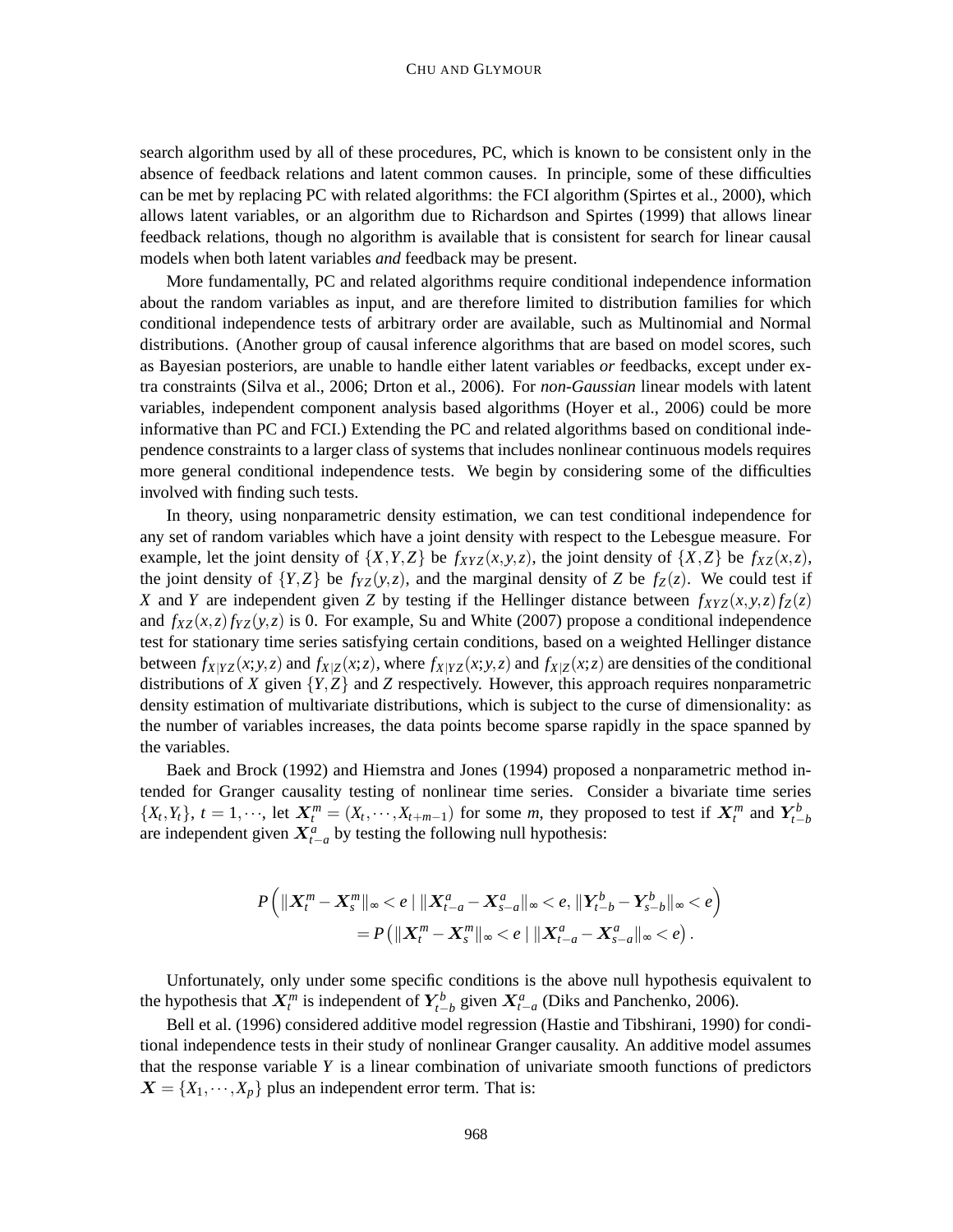$$
Y = \sum_{i=1}^{p} f_i(X_i) + \varepsilon
$$
 (1)

where it is possible that  $f_i(X_i) = 0$  for some  $i \in \{1, \dots, p\}$ . Assuming Equation (1), additive model regression could be used to test if the response variable *Y* and some predictors  $X_a \subseteq X$  are independent conditional on the other predictors  $X_b = X \setminus X_a$ , because *Y* is independent of  $X_a$  given  $X_b$  if and only if  $E[Y|X]$  is constant in  $X_a$ .

Additive regression works well as a conditional independence test in the study of Granger causality when no contemporaneous causation is allowed among time series, because the only type of conditional independence relations to be tested is the one described above. For example, in Bell et al. (1996), two additive models were fitted: one model for estimating the conditional expectation of a variable  $X_{T+1}$  given its *T* lags  $\{X_1, X_2, \dots, X_T\}$ , another for conditional expectation of  $X_{T+1}$ given  $\{X_1, X_2, \dots, X_T\}$  and  $\{Y_1, Y_2, \dots, Y_T\}$ . The *F* test was used to compare these two regression models: if the test failed to reject the first model,  $X_{T+1}$  was judged independent of  $\{Y_1, Y_2, \dots, Y_T\}$ given  $\{X_1, X_2, \dots, X_T\}$ .

However, the use of additive model regression as a general purpose nonlinear conditional independence test is problematic, even for variables that are known to be related via additive models. Generally speaking, it is not always valid to use additive model regression to test conditional independence relations other than those between the response variable and some predictors given the other predictors. First, in some cases, additive model regression may miss some conditional dependencies. Consider a causal system with two exogenous variables  $X_1$  and  $X_2$ , and an endogenous variable *Y* such that  $Y = X_1^2 + X_2^2 + \varepsilon_Y$ , where  $X_1, X_2$  and  $\varepsilon_Y$  are independent Gaussian variables. Although the predictors  $X_1$  and  $X_2$  are dependent given the response variable  $Y$ , the conditional expectation of  $X_1$  given  $Y$  and  $X_2$  estimated using additive model regression will be constant in  $X_2$ . Second, even worse, in some cases additive model regression may miss some conditional independencies. Consider a system with two exogenous variables *X*<sup>1</sup> and *X*2, and five endogenous variables  $W = X_1 + X_2 + \varepsilon_W$ ,  $Y = W^2 + \varepsilon_Y$ ,  $U = \log(X_1) + \varepsilon_U$ ,  $V = \log(X_2) + \varepsilon_V$ , and  $Z = U + V + \varepsilon_Z$ . Although the two response variables  $Y$  and  $Z$  are independent conditional on the predictors  $X_1$  and  $X_2$ , *Z* will be present in the conditional expectation of *Y* given  $\{X_1, X_2, Z\}$  estimated by additive model regression. (Note that *Y* contains a term  $2X_1X_2$ , and  $e^Z = e^{\varepsilon_U + \varepsilon_V + \varepsilon_Z} X_1X_2$ .)

Nevertheless, additive model regression has some very attractive features. First, and probably most importantly, it is not subject to the curse of dimensionality. In fact, Stone (1985) shows that the rate of convergence for an additive model regression is the same as that for a univariate smoother, which is much faster than a general multidimensional nonparametric regression method. The second major advantage of additive model regression is that it is possible to identify the contribution of each predictor to the response variable, thus allowing an intuitive interpretation of the fitted models.

In the following sections, we define a additive non-linear time series model by imposing linear constraints only among contemporaneous variables. We show that two families of conditional independence relations can be tested consistently among variables in a additive non-linear time series model using additive model regression. That is, asymptotically, additive model regression will neither miss any conditional independence relations nor report any spurious conditional independence relations when applied to data generated from a additive non-linear time series model to test those two families of conditional independence relations. We propose an inference procedure for nonlinear time series data that requires only information about these two families of conditional independence relations.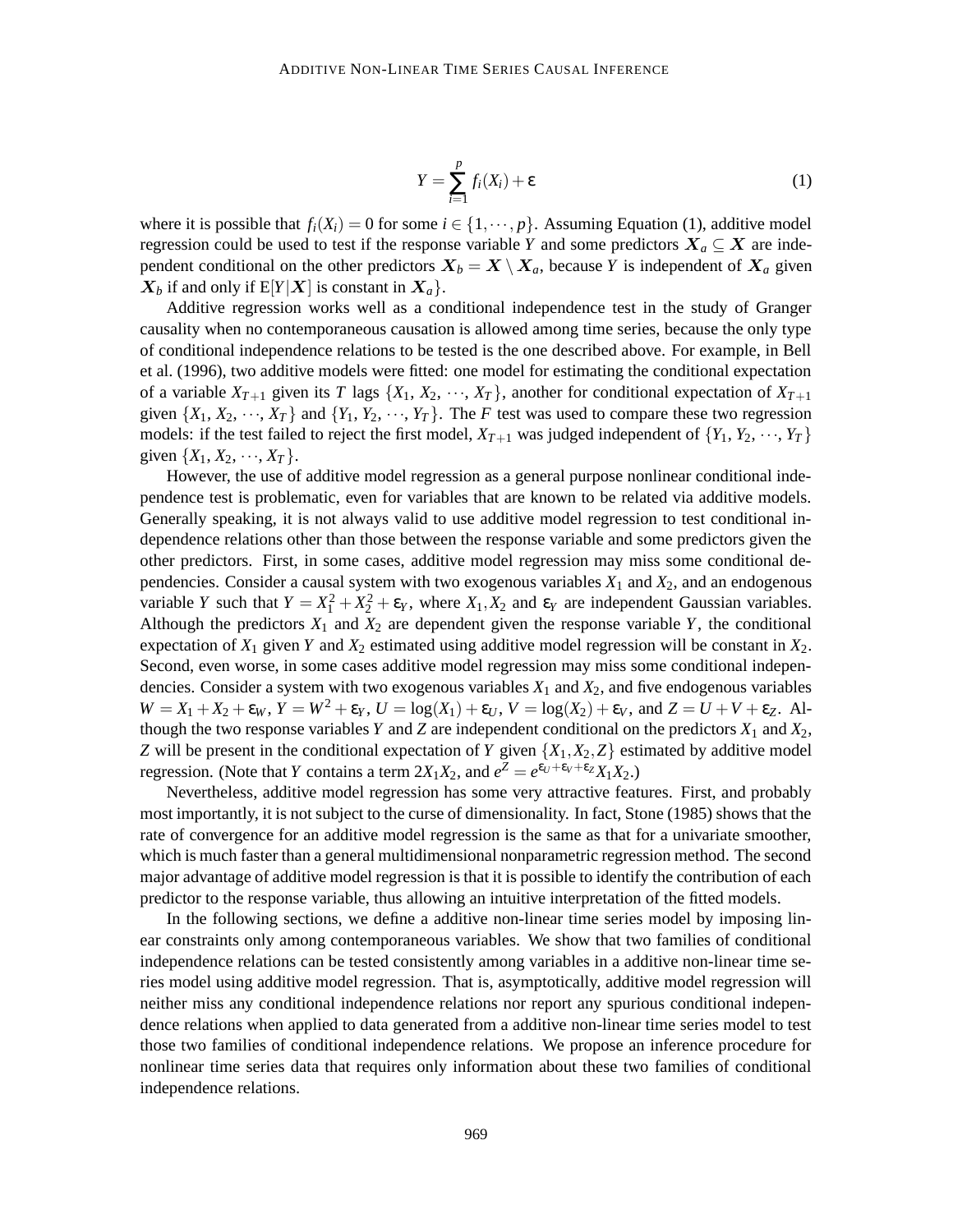#### **2. Additive Non-linear Time Series Models**

Below we present the definition of a family of nonlinear time series models for which additive model regression based conditional independence test is possible. Here X*<sup>t</sup>* is a *p* dimensional observed time series,  $U_t$  a *q* dimensional unobserved time series, and  $\varepsilon_t$  a *p* dimensional white noise. **Definition:** A *p* dimensional time series  $\{X\}_t = \{\cdots, X_1, \cdots, X_T, \cdots\}$ , where  $X_t = \{X_{t,1}, \cdots, X_{t,p}\}$ , is generated from a *lag T additive non-linear model* if it satisfies the following conditions:

C1 For 
$$
i = 1, \dots, p
$$
,

$$
X_{t,i} = \sum_{1 \le j \le p, j \ne i} c_{j,i} X_{t,j} + \sum_{1 \le k \le p, 1 \le l \le T} f_{k,i,l}(X_{t-l,k}) + \sum_{m=1}^{q} b_{m,i} U_{t,m} + \varepsilon_{t,i}
$$
(2)

where  $b_{mi}$ 's and  $c_{j,i}$ 's are constants, and  $f_{k,i}$ 's are smooth univariate functions

- $C_2 \cdots, \varepsilon_{1,1}, \cdots, \varepsilon_{1,p}, \varepsilon_{2,1}, \cdots, \varepsilon_{t,i}, \cdots$  and  $\cdots, U_{1,1}, \cdots, U_{1,q}, U_{2,1}, \cdots, U_{t,j}, \cdots$  are jointly independent, with  $\epsilon_{t,i} \sim N(0, \sigma_{1,i}^2)$  and  $U_{t,j} \sim N(0, \sigma_{2,j}^2)$ .
- C3 There is a *k* and an *i* such that  $f_{k,i,T}(\cdot) \neq 0$
- C4 There is no sequence of indices  $\{j_1, j_2, \dots, j_m\}$  such that  $c_{j_1, j_2}, c_{j_2, j_3}, \dots, c_{j_{m-1}, j_m}, c_{j_m, j_1}$  are all nonzero.

The model is additive because Equation (2) includes both linear terms and arbitrary smooth terms. It is also recursive in the sense that given an initialization of  $X_{t-T}$ ,  $\cdots$ ,  $X_{t-1}$ , all the later points in the time series, starting from  $X_t$ , can be generated inductively.

A additive non-linear model can be causally interpreted in the following way:

- $X_{t,j}$  is a direct cause of  $X_{t,i}$  if and only if  $c_{j,i} \neq 0$  in Equation (2), (for the definition of *direct cause*, see Spirtes et al., 2000; Pearl, 2000);
- $X_{t-l,j}$  is a direct cause of  $X_{t,i}$  if and only if  $f_{j,i,l}(\cdot) \neq 0$  in Equation (2);
- Latent common causes are allowed only for variables in the same time tier, and  $X_{t,i}$  and  $X_{t,j}$ have a latent common cause  $U_{t,m}$  if and only if there is an *m* such that  $b_{m,i}b_{m,j} \neq 0$ .

Note that both  $U_t$  and  $\varepsilon_t$  are multi-dimensional Gaussian white noise and both are unobserved. However, for  $i = 1, \dots, p$ ,  $\varepsilon_{t,i}$  can only be a direct cause of  $X_{t,i}$ , where for  $m = 1, \dots, q$ ,  $U_{t,m}$ can be a direct cause of several variables in  $X_t$ .

• Condition C4 means that no contemporaneous feedback is allowed. If condition C4 is violated,  $X_{t,j_m}$  would be a direct cause of  $X_{t,j_1}$ , while at the same time  $X_{t,j_1}$  would be a (possibly indirect) cause of  $X_{t,j_m}$ .

Note that using results of Richardson and Spirtes (1999) the method described in Section 3 can be modified to allow contemporaneous feedback.

A additive non-linear model can be represented by a directed graph consisting of nodes for  $X_{T+1,1},\dots,X_{T+1,p}$  and their direct causes, and directed edges between nodes for the direct influences between the corresponding variables. We call this graph a *unit causal graph* for the corresponding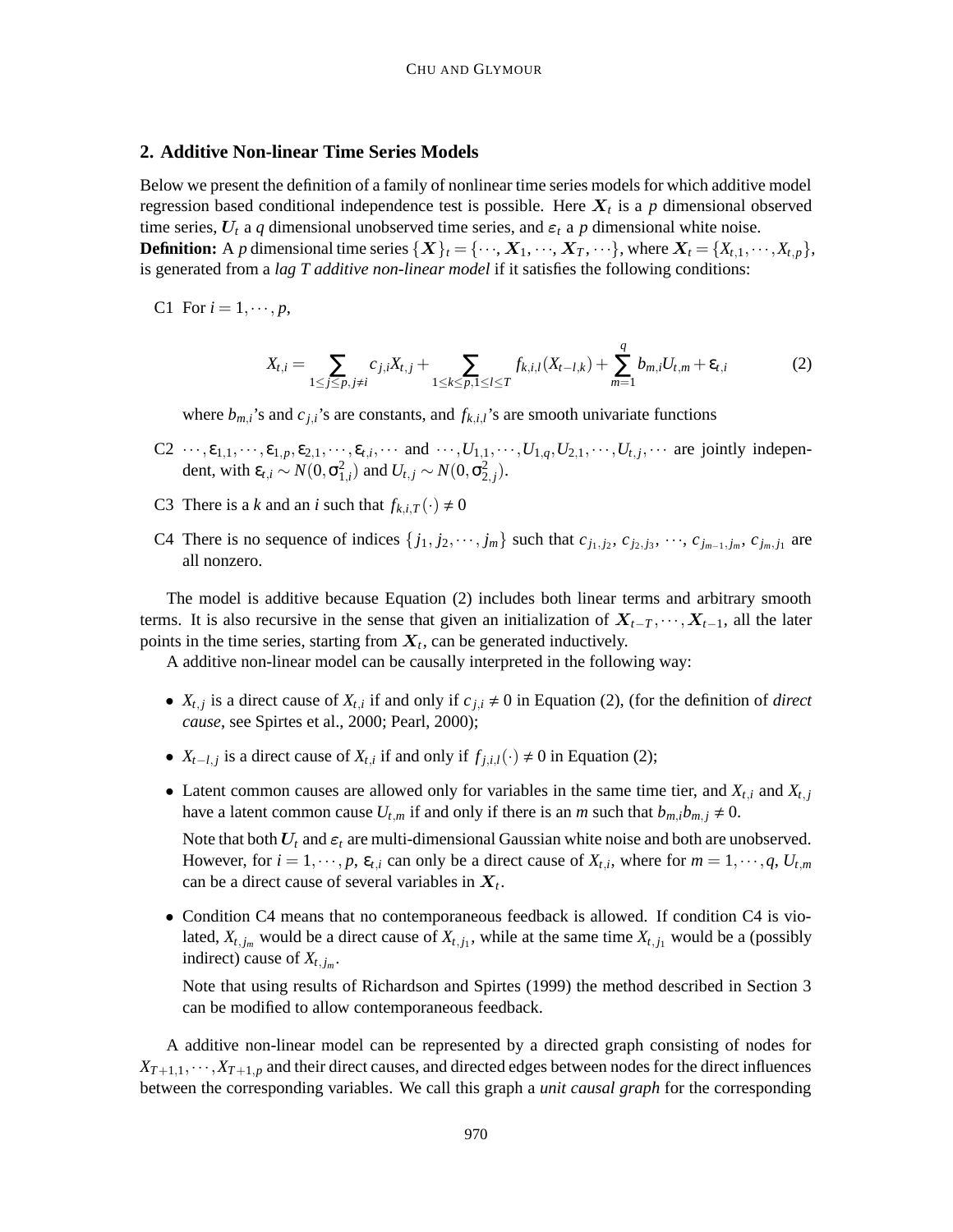

Unit Causal Graph

**Repetitive Causal Graph** 

Figure 1: Unit causal graph and repetitive causal graph

time series. A unit causal graph can be extended to a *repetitive causal graph* by including all the variables in  $X_1, \dots, X_{T+1}$ . Moreover, if there is an edge between  $X_{T+1,i}$  and  $X_{t,j}$ , where 1 ≤ *t* ≤ *T* + 1, then similar edges will be added between  $X_{T+1-l,j}$  and  $X_{t-l,i}$  for  $1 \le l \le t-1$ . Figure 1 shows a unit causal graph and a segment of the corresponding repetitive graph. (The circled variables are latent variables.) In the remaining part of this paper, all time series causal models are represented by unit causal graphs.

Additive non-linear time series models make it possible to use the additive regression method, which is not subject to the curse of dimensionality, to test conditional independence for nonlinear time series. For a time series  $\{X\}_t$  generated from a lag T additive non-linear model, the following holds:

**Proposition 1**: Let  $X_t^1$  and  $X_t^2$  be any two distinct entries of random vector  $X_t$ ,  $X_t^c$  any subset, possibly empty, of  $X_t \setminus \{X_t^1, X_t^2\}$ , and  $X_t^d$  any subset, possibly empty, of  $X_t \setminus \{X_t^1\}$ . Let  $X^l$  =  ${X_{t-T}, \dots, X_{t-1}}$ , and  $\overline{X^e} = \overline{X^l} \setminus {X_{t-i,j}}$  for some  $X_{t-i,j} \in \overline{X^l}$ .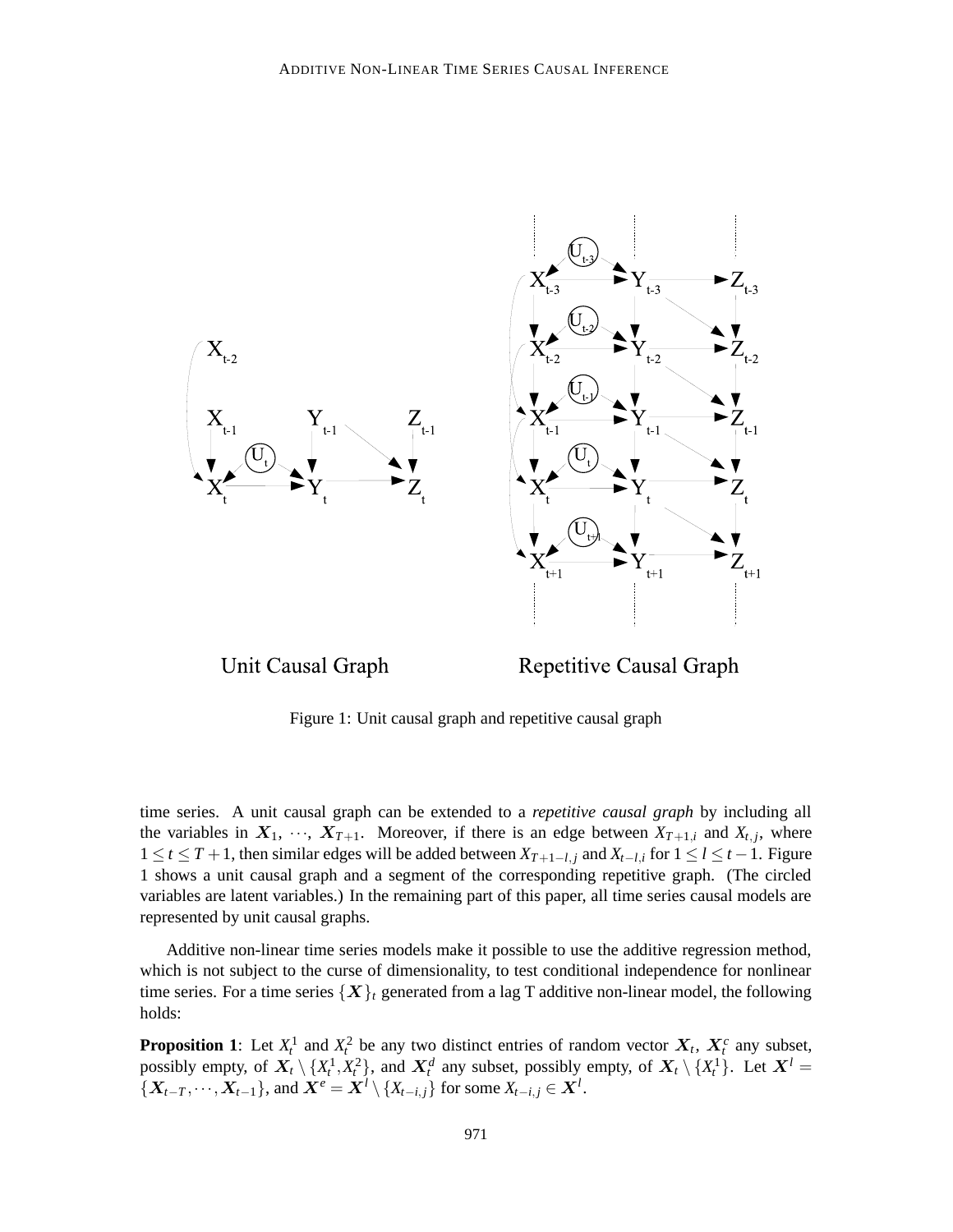- For any  $x_t^d$  and  $x^l$ , conditional on  $X_t^d = x_t^d$  and  $X^l = x^l$ ,  $X_t^1$  has a normal distribution  $N(\mu_{1|a}, \sigma_{1|a}^2)$  such that  $\mu_{1|a}$  is a linear combination of  $x_t^d$  and smooth univariate functions of entries of  $x^l$ , and  $\sigma_{1|a}$  is independent of *t*,  $x^l$  and  $x^d_t$ . Thus,  $X^1_t$  is independent of  $X_{t-i,j}$ conditional on  $X^e$  and  $X_t^d$  if and only if  $\mu_{1|a}$ , the conditional expectation of  $X_t^1$  given  $X_t^d$  =  $x_t^d$  and  $X^l = x^l$ , is constant in  $x_{l,j}$ .
- For any  $x_t^2$ ,  $x_t^c$  and  $x_t^l$ , conditional on  $X_t^2 = x_t^2$ ,  $X_t^c = x_t^c$ , and  $X_t^l = x_t^l$ ,  $X_t^l$  has a normal distribution  $N(\mu_{1|b}, \sigma_{1|b}^2)$  such that  $\mu_{1|b}$  is a linear combination of  $x_t^2$ ,  $x_t^c$ , and smooth univariate functions of entries of  $x^l$ , and  $\sigma_{1|b}$  is constant in *t*,  $x_t^2$ ,  $x_t^c$ , and  $x^l$ . Thus,  $X_t^1$  is independent of  $X_t^2$  conditional on  $X_t^c$  and  $X^l$  if and only if,  $\mu_{1|b}$ , the conditional expectation of  $X_t^1$  given  $X_t^2 = x_t^2$ ,  $X_t^c = x_t^c$ , and  $X^l = x^l$ , is constant in  $x_t^2$ .

Proposition 1 implies that it is possible to use additive model regression to test the following two types of conditional independence relations among variables in a additive non-linear model. First, we can test if  $X_t^1$  and  $X_t^2$  are independent conditional on  $X_t^c$  and  $X^l$  by estimating the conditional expectation of  $X_t^1$  given  $\{X_t^2\} \cup X_t^c \cup X_t^l$  using additive model regression, and check if  $X_t^2$  is a significant predictor for  $X_t^1$  using statistical tests such as the *F* test (Bell et al., 1996) or the BIC scores (Huang and Yang, 2004). Similarly, if  $X_{t-i,j}$  is not a significant predictor for  $X_t^1$  in the additive model regression of  $X_t^1$  against  $X^l$  and  $X_t^d$ , we would say  $X_t^1$  and  $X_{t-i,j}$  are independent conditional on  $X_t^d$  and  $X_t^e$ .

To make the above tests valid, we also need the assumption that additive model regression is an (asymptotically) consistent estimator of conditional expectations such as  $E[X_t^1 | X_t^d, X^l]$  and  $E[X_t^1 | X_t^2, X_t^c, X^l]$ . Fortunately, it has been shown that, given a stationary nonlinear time series  $\{X\}_t$ , nonparametric estimation of the conditional mean  $E[X_t|X_{t-1},\dots,X_{t-T}]$  is asymptotically consistent and/or asymptotically normal, provided certain conditions are satisfied (Robinson, 1983; Truong and Stone, 1992; Chen and Tsay, 1993; Tjøstheim and Auestad, 1994; Härdle et al., 1997; Cai and Masry, 2000; Huang and Yang, 2004). Generally speaking, besides some regularity conditions on the density of  $\bm{X}_t\cup\bm{X}^l$  and smoothness condition on  $\text{E}[X_t|\bm{X}^l],$   $\{\bm{X}\}_t$  should satisfy some form of  $\alpha$  mixing condition.  $\{X\}_t$  is  $\alpha$  mixing if for some  $\alpha(n) \to 0$ ,

$$
\sup\{|P(A\cap B)-P(A)P(B)|:A\in\mathcal{F}_t,B\in\mathcal{G}_{n+t}\}\leq\alpha(n)
$$

where  $\mathcal{F}_t$  is the  $\sigma$ -field generated by  $X_t, X_{t-1}, \dots$ , and  $\mathcal{G}_{n+t}$  the  $\sigma$ -field generated by  $X_{t+n}, X_{t+n+1}$ , ··· .

A concept closely related to  $\alpha$  mixing is geometric ergodicity. A stationary time series  $\{X\}_t$  is geometrically ergodic if there is a function  $M(x) < \infty$  and a constant  $p < 1$  such that for all x:

$$
\sup_A|P(X_n\in A|X_0=x)-\pi(A)|\leq M(x)\rho^n
$$

where  $\pi$  is the stationary distribution of  $\{X\}_t$ . For stationary time series, geometric ergodicity implies  $\alpha$  mixing for an  $\alpha(n)$  of exponential rate (Davydov, 1973). Sufficient conditions for a nonlinear time series to be geometrically ergodic can be found in Chan and Tong (1994), An and Huang (1996), and Cline and Pu (1999). In particular, Xia and An (1999) provides a set of sufficient conditions for the geometric ergodicity of time series generated by projection pursuit models, of which our additive non-linear model is a special case.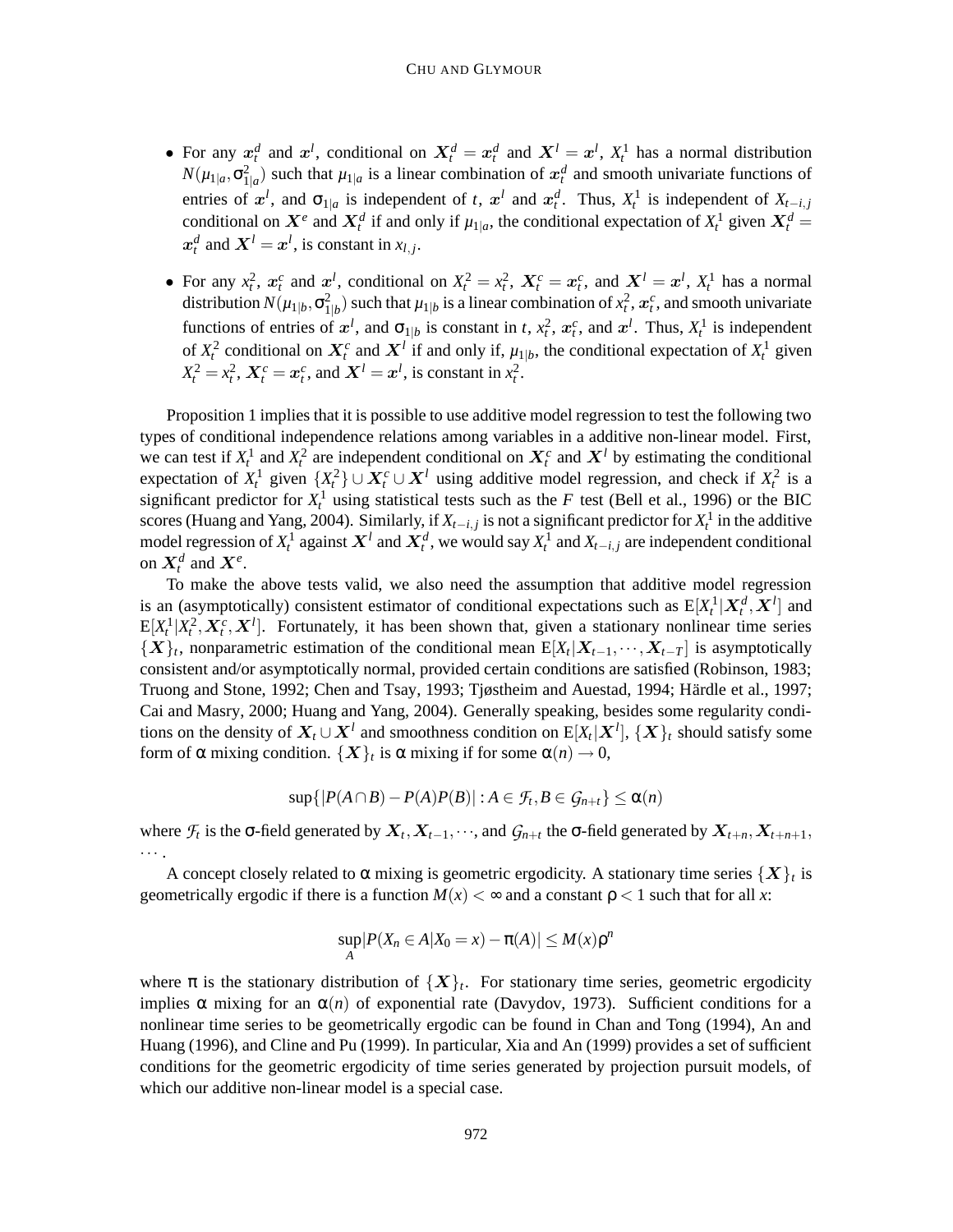### **3. A Causal Inference Algorithm**

Consider a time series  $\{X\}_t = \{X_1, \dots, X_t, \dots\}$  are generated from a lag T additive non-linear model. Let  $X^l = \{X_{t-1}, \dots, X_{t-T}\}$ ,  $X_t^1$  and  $X_t^2$  be any two entries of  $X_t$ ,  $X_t^b$  be any subset, possibly empty, of  $X_t \setminus \{X_t^1\}$ ,  $X_t^c$  be any subset, possibly empty, of  $X_t \setminus \{X_t^1, X_t^2\}$ ,  $X_{t-i,j}$  any variable in  $X^l$ , and  $X^e = X^l \setminus \{X_{t-i,j}\}$ . Using additive model regression, we can test two types of conditional independence relations: 1), if  $X_t^1$  and  $X_t^2$  are independent given  $X_t^c$  and  $X_t^1$ , and 2), if  $X_t^1$  and  $X_{t-i,j}$ are independent given  $X_t^b$  and  $X_t^e$ . These pieces of information are not generally sufficient for currently available causal inference algorithms, such as the PC and FCI, to be informative: these procedures require (in the worst case) complete conditional independence information. However, starting from the same principle behind the PC and FCI algorithms, we describe a procedure that requires only these two types of conditional independence information. The procedure, which is capable of producing very informative causal structures, takes advantage of the constraints on possible causal relations among the random variables imposed by additive non-linear models, for example, *X*<sub>t<sub>2</sub>,*k*</sub> cannot be a cause of  $X_{t_1,j}$  if  $t_1 < t_2$ , no latent common cause exists for  $X_{t_2,k}$  and  $X_{t_1,j}$  if  $t_1 \neq t_2$ , etc.

The following propositions are needed to justify our procedure. We assume familiarity with notions from the graphical modeling literature, including the notion of d-separation (Pearl, 2000), and faithfulness (Spirtes et al., 2000). In summary:

Formally a causal graph *G* is defined as an ordered pair  $\langle V, E \rangle$ , where V is the set of variables in *G*, and *E* the set of edges in *G*. An edge *e* in *E* is again defined as an ordered pair  $\langle V_i, V_j \rangle$ , where  $V_i$  and  $V_j$  are two variables in V. Given an edge  $e = \langle V_i, V_j \rangle$  in graph G, we say that  $V_i$  is a direct cause of  $V_j$  in *G*. The *subgraph*  $G_m$  *induced by*  $V_m$ , where  $V_m$  is a subset of V, is defined as an ordered pair  $\langle V_m, E_n \rangle$  such that an edge  $e = \langle V_i, V_j \rangle$  is in  $E_n$  if and only if *e* is in E and the two variables  $\{V_i, V_j\}$  are both in  $V_m$ . A vertex is a collider on an undirected path in a directed acyclic graph (DAG) if and only if it is the second member of both of two edges on the path, that is, two edges on the path are directed into it. Two vertices *X*, *Y* (representing random variables) are d-separated with respect to a set  $Z$  of vertices if and only if every undirected path between the variables contains a collider having no directed path into a member of  $Z$  or contains a non-collider that is a member of  $Z$ . A joint distribution on the variables (vertices) of a DAG is faithful if and only if all conditional independence relations follow from the d-separation property applied to the DAG.

In the three propositions below,  $\{X_1, \dots, X_t, \dots\}$  form a time series generated from a lag T additive non-linear model,  $X^l = \{X_{t-1}, \dots, X_{t-T}\}$ ,  $X_t^1$  and  $X_t^2$  are any two entries of  $X_t$ , and  $X^e = X^l \setminus \{X_{t-i}, j\}$  for some  $X_{t-i}, j \in X^l$ 

**Proposition 2**: The d-separation relations among the variables in  $X_t$  conditional on  $X^l$  in a repetitive causal graph  $G_c$  are the same as the d-separation relations among the variables in  $X_t$  in the subgraph of  $G_c$  induced by  $X_t$ .

**Proof**: See Moneta (2003), proposition 4.

**Proposition 3**: Consider a time series  $\{X\}_t = \{X_1, \dots, X_t, \dots\}$  generated from a lag T additive non-linear model. Let  $X^l = \{X_{t-1}, \dots, X_{t-T}\}$ ,  $X_t^1$  and  $X_t^2$  be any two entries of  $X_t$ . Assuming faithfulness, if there is a variable  $X_{t-i,j} \in \mathbf{X}^l$  such that  $X_t^2$  and  $X_{t-i,j}$  are independent conditional on  $X^e = X^l \setminus \{X_{t-i,j}\}$ , but  $X_{t-i,j}$  and  $X_t^1$  are not independent conditional on  $X^e$ , then  $X_t^1$  is not a cause of  $X_t^2$ .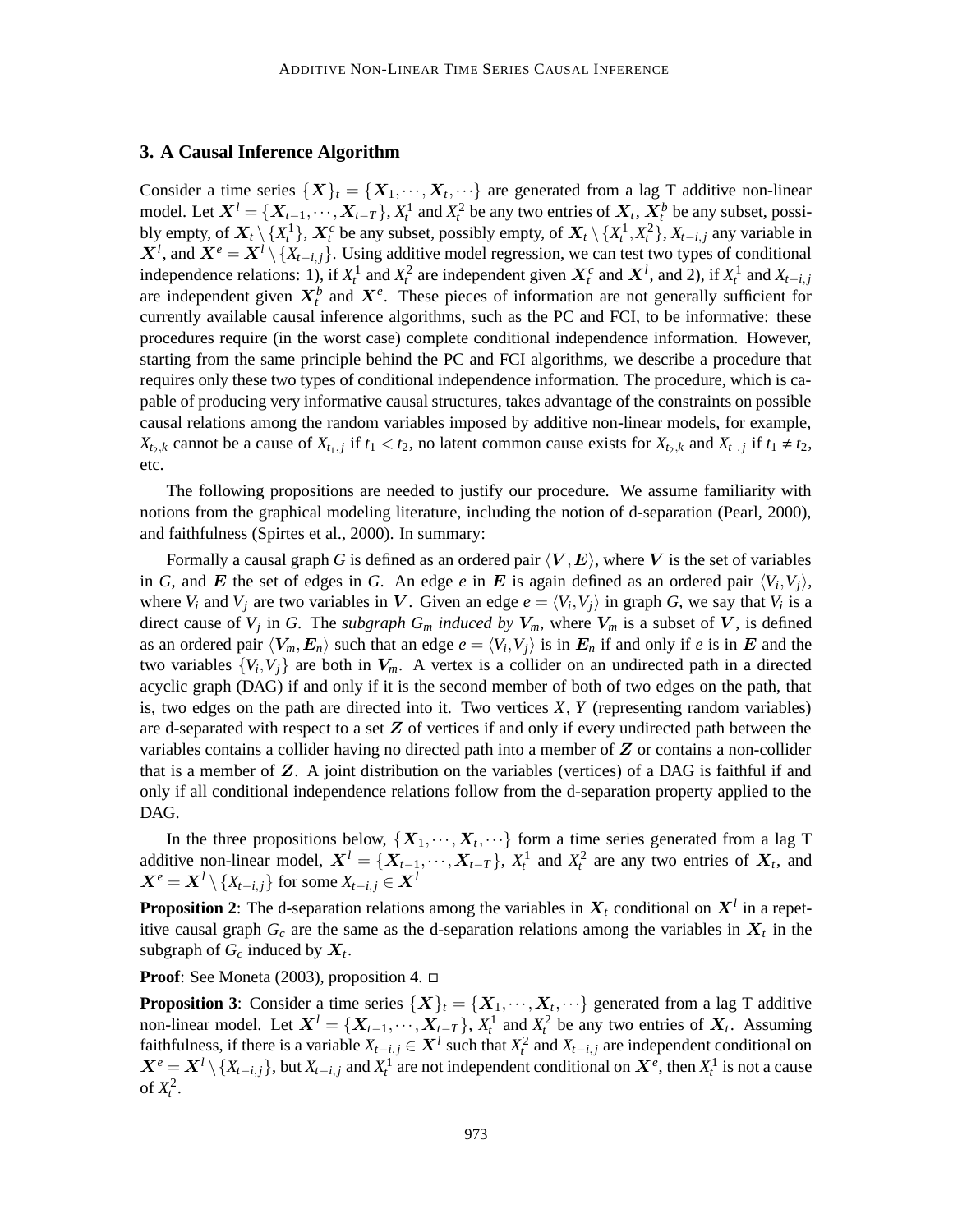**Proof**: Suppose  $X_t^1$  is a cause of  $X_t^2$ , then there must be a directed path P' from  $X_t^1$  to  $X_t^2$  such that each vertex on *P*<sup>*i*</sup> is in  $X_t$ . If  $X_{t-i,j}$  and  $X_t^1$  are dependent given  $X^e$ , there must be a path *P* d-connecting  $X_{t-i,j}$  and  $X_t^1$  given  $X^e$ . Thus, no variable in  $X^e$  is a non-collider on path *P*, and all the colliders on path *P* must be observed ancestors of  $X^e$ , hence must be in  $X^e$ . (Note that the set of observed ancestors of  $X^e$  is either  $X^e$  or  $X^e \cup \{X_{t-i,j}\}$ ). This implies that *P* must be into  $X_t^1$ , because otherwise either *P* would be a direct path from  $X_t^1$  to  $X_{t-i,j}$ , which is not allowed, or there must be a collider on *P* that is both a descendant of  $X_t^1$  and an element of  $X_e^e$ , which also is impossible. By appending the direct path *P*<sup> $\prime$ </sup> to *P*, we get a path d-connecting  $X_{t-i,j}$  and  $X_t^2$  given  $X^e$ , which is a contradiction.  $\Box$ 

**Proposition 4:** Consider a time series  $\{X\}_t = \{X_1, \dots, X_t, \dots\}$  generated from a lag T additive non-linear model. Let  $X^l = \{X_{t-1}, \dots, X_{t-T}\}$ ,  $X_t^1$  be any entry of  $X_t, X_{t-i,j}$  be any variable in  $X^l$ ,  $X_t^d$  be the set of all observed contemporary direct causes of  $X_t^1$ , and  $X^e = X^l \setminus \{X_{t-i,j}\}$ . Assuming faithfulness,  $X_{t-i,j}$  and  $X_t^1$  are dependent conditional on  $X_t^d$  and  $X^e$  if and only if:

- either  $X_{t-i,j}$  is a direct cause of  $X_t^1$ ,
- or there is a path *P* between  $X_t^1$  and  $X_{t-i,j}$ , with  $\langle W_1, \cdots, W_m \rangle$  being the set of observed variables on *P* between  $X_t^1$  and  $X_{t-i,j}$  and ordered along the direction from  $X_t^1$  to  $X_{t-i,j}$ , such that:
	- 1.  $W_i \in X_t$  for  $i = 1, \dots, m$ ;
	- 2.  $X_t^1$  and  $W_1$  have a latent common cause;
	- 3. if  $W_i \in \mathbf{X}_t^d$  then  $W_i$  is a collider on  $P$ ;
	- 4. *W<sub>i</sub>* is a (possibly indirect) cause of  $X_t^1$  for  $i = 1, \dots, m$ ;
	- 5.  $X_{t-i,j}$  is a direct cause of  $W_m$ .

**Proof**: The *if* part of the proposition is trivial, here we only prove the *only if* part.

Suppose  $X_{t-i,j}$  is not a direct cause of  $X_t^1$ , then there is a path *P* d-connecting  $X_{t-i,j}$  and  $X_t^1$ conditional on  $X_t^d$  and  $X^e$ . Let  $W = \langle W_1, \dots, W_m \rangle$  be the set of observed variables on *P* between *X*<sup>1</sup> and *X*<sub>*t*−*i*, *j*</sub>, ordered along the direction from *X*<sup>1</sup><sup>1</sup> to *X*<sub>*t*−*i*, *j*</sub>.

To show that  $W_i \in X_t$  for  $i = 1, \dots, m$ , we note that if  $W_j$  is the first element in W such that  $W_j \notin X_t$ , it must belong to  $X^e$ , where  $W_{j-1}$  is in  $X_t$ . Because there is no observed variable between *W*<sub>*j*−1</sub> and *W*<sub>*j*</sub> on *P*, by the definition of additive non-linear models, there must be a direct edge from  $W_j$  to  $W_{j-1}$  on *P* (let  $X_t^1 = W_0$  when  $j = 1$ ). This means that  $W_j$  is not a collider on *P*, hence *P* cannot d-connect  $X_t^1$  and  $X_{t-i,j}$  conditional on  $X^e$  and  $X_t^d$ , which contradicts our assumption. Using the same argument, given that  $W_m \in X_t$ , it is easy to see that  $X_{t-i,j}$  must be a direct cause of  $W_m$ .

Next we show that  $W_1$  and  $X_t^1$  must have a latent common cause. Assume that there is no latent common cause for  $W_1$  and  $X_t^1$ . Because there is no observed variable between  $W_1$  and  $X_t^1$  on  $P$ , they must be adjacent on *P*, hence there must be a direct causal relation between  $X_t^1$  and  $W_1$ . Consider the two alternative cases:

• First, suppose that  $W_1$  is a direct cause of  $X_t^1$ . Then  $W_1 \in X_t^d$ , and is a non-collider on *P*, hence *P* cannot d-connecting  $X_{t-i,j}$  and  $X_t^1$  conditional on  $X_t^d$  and  $X^e$ .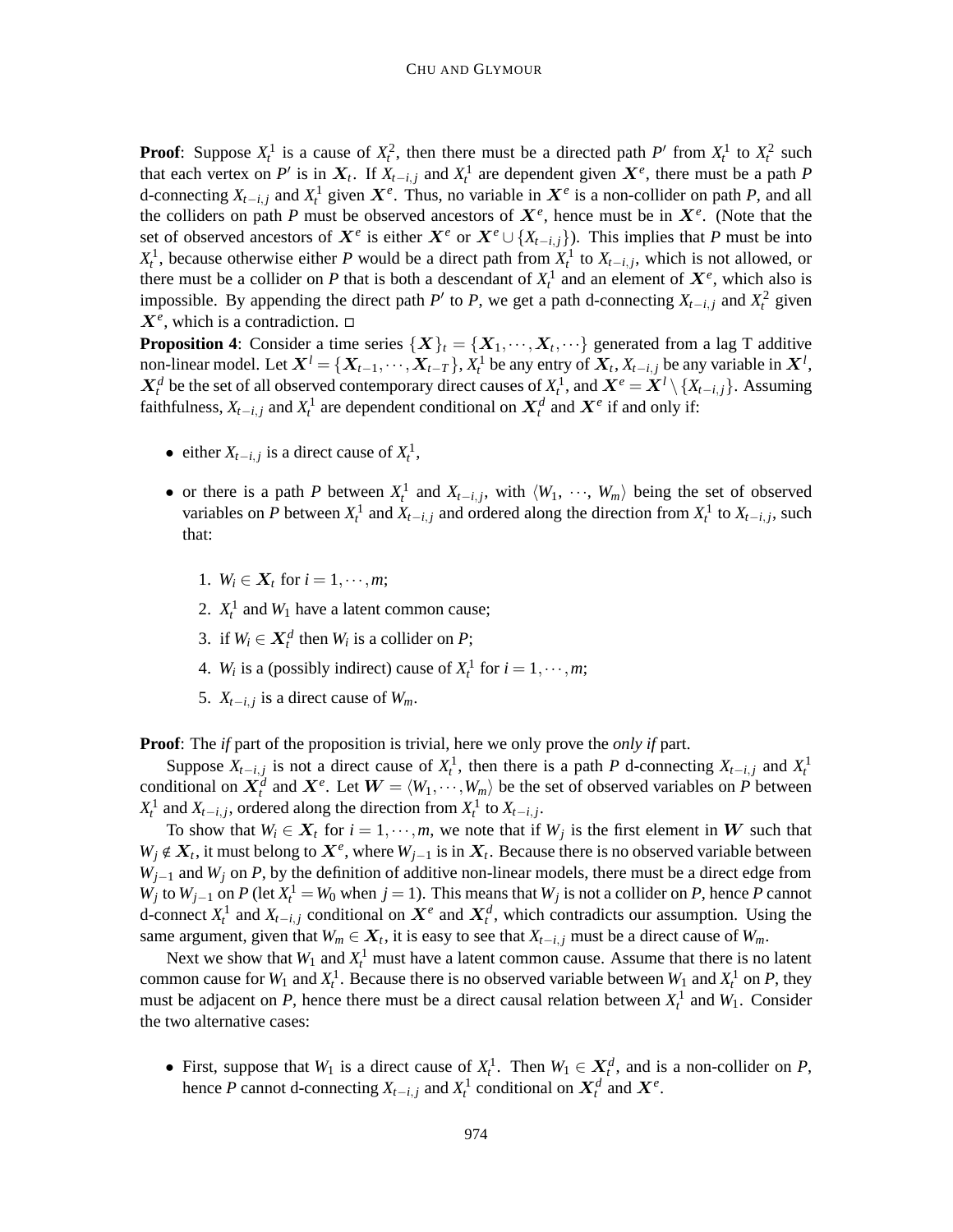• Second, suppose  $X_t^1$  is a direct cause of  $W_1$ . Then there must be a variable  $W_i$  for some  $i \geq 1$  such that the subpath  $\{X_t^1, W_1, \dots, W_i\}$  of *P* is a directed path from  $X_t^1$  to  $W_i$ , and  $W_i$ is a collider on *P*. This would imply that  $W_i$  has to be a cause of  $X_i^1$ , for otherwise neither *W*<sub>*i*</sub> nor any of its descendants belong to  $X_t^d$ , which means that *P* cannot d-connect  $X_t^1$  and *X*<sub>*t*−*i*, *j* conditional on  $X^e$  and  $X^d_t$ . But allowing  $W_i$  to be a cause of  $X^1_t$  would make the path</sub>  $X_t^1, W_1, \dots, W_i, X_t^1$  a directed cycle, which is impossible.

It is obvious that if  $W_i \in X_t^d$ , then it must be a collider on *P*. To show that  $W_i$  is a cause of  $X_t^1$ , we note that if  $W_j$  is a collider on *P*, it must be a cause of  $X_t^1$ , for otherwise neither  $W_j$  nor any of its descendants belongs to  $X_t^d$ , hence *P* cannot d-connect  $X_t^1$  and  $X_{t-i,j}$  conditional on  $X^e$  and  $X_t^d$ . Therefore  $W_i$  must be a cause of  $X_t^1$ , because it is either a collider on  $P$ , or a cause of a collider on *P*. □

Given propositions 2, 3, and 4, we propose a three-step procedure for inference to unit causal graphs from time series data generated by additive non-linear models. The output of this causal inference procedure is a Partial Ancestral Graph (PAG). Roughly speaking, a PAG is a graph consisting of a list of vertices representing observed random variables, and 3 types of end points, –, ◦, and >, which are combined to form the following 4 types of edges representing causal relations between random variables.

- $X \rightarrow Y$  means that *X* is a (possibly indirect) cause of *Y*.
- $X \leftrightarrow Y$  means that there is a latent variable *Z* that is a (possibly indirect) cause of both *X* and *Y*.
- $X \rightarrow Y$  means either  $X \rightarrow Y$  or  $X \leftrightarrow Y$ .
- *X*  $\circ$  *Y* means either *X*  $\to$  *Y*, or *Y*  $\circ$   $\to$  *X*. In other words, *X*  $\circ$   $\circ$  *Y* means that *X* and *Y* cannot be d-separated by any other observed variables.

For detailed explanation of PAGs, see Spirtes et al. (2000). Following Spirtes et al. (2000), we also use \* as a meta symbol to represent any of the three end points.

Below is a constraint based additive non-linear time series causal inference procedure for nonlinear time series with latent common causes. The conditional independence information required by the procedure can be obtained using additive model regression based conditional independence tests mentioned in the previous section. Here we assume that the time series data satisfies various conditions for the asymptotic consistency and normality of the additive model estimator, and that an upper bound  $T_{max}$  on the unknown true lag number  $T$  of the additive non-linear model has been set, either using the procedures in Tjøstheim and Auestad (1994) or Huang and Yang (2004), or based on background knowledge. So long as *Tmax* is no less than *T*, the following procedure asymptotically obtains a correct PAG. Of course, choosing a *Tmax* much higher than *T* will reduce the efficiency of the procedure.

The symbols in the following procedure are defined in the same way as in the beginning of this section, except that  $X^l$  is redefined as  $X^l = \{X_{t-1}, \dots, X_{t-T_{max}}\}.$ 

- 1. Identify contemporary causal relations
	- (a) For all choices of  $X_t^1$ ,  $X_t^2$ , and  $X_t^c$ , determine if  $X_t^1$  is independent of  $X_t^2$  conditional on  $X_t^c$  and  $X^l$ .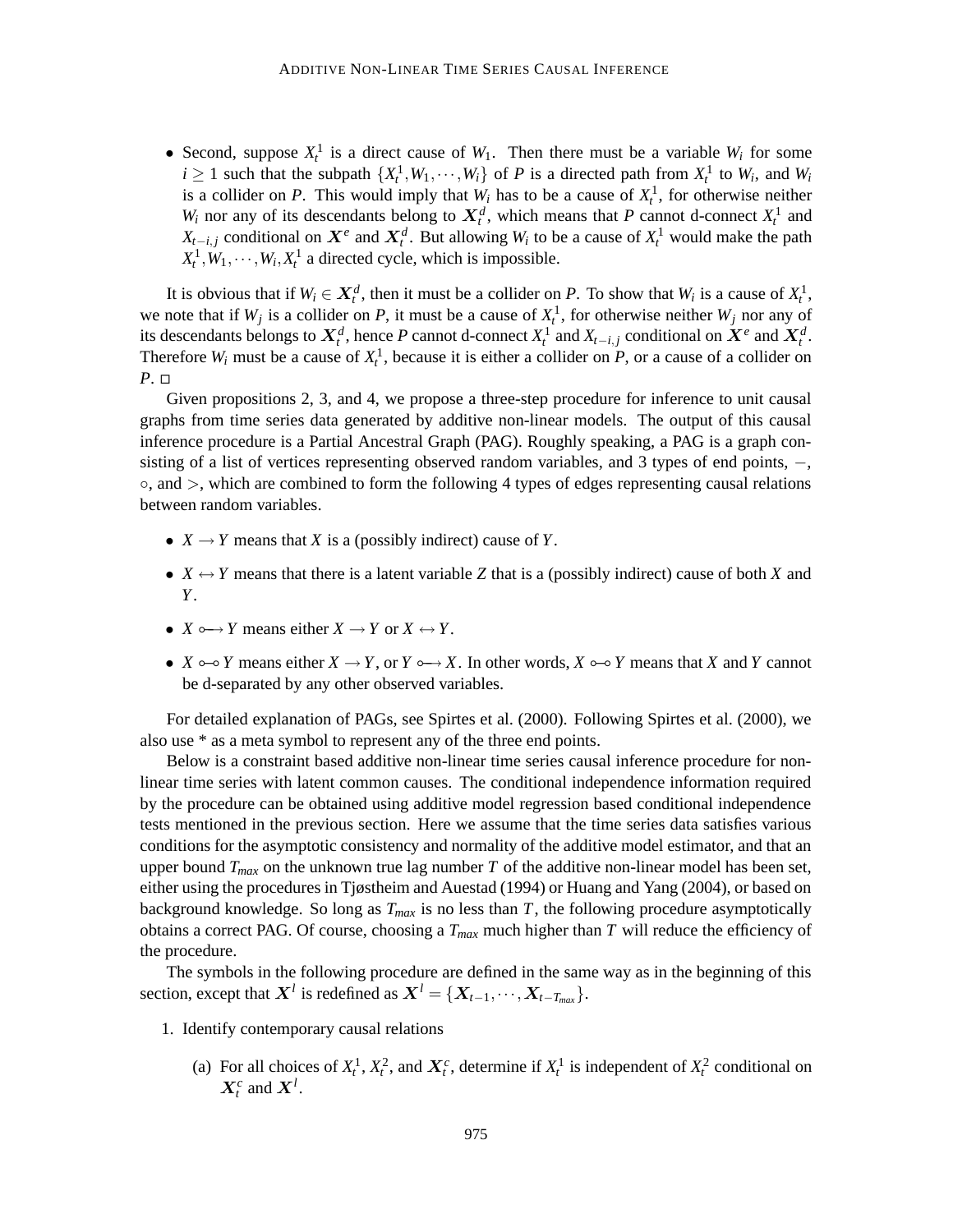- (b) Treat the above conditional independence relations as if they were conditional independence relations between  $X_t^1$  and  $X_t^2$  given  $X_t^c$ .
	- Feed these conditional independencies to a causal inference algorithm allowing presence of latent common causes, such as the FCI algorithm. Derive the PAG for the contemporary causal structure among variables in  $X_t$ . Call this PAG  $\pi_t$ .
	- For all choices of *X* 1 *t* , identify the set of *possible contemporaneous direct causes* of  $X_t^1$ , where  $X_t^2$  is a possible contemporaneous direct cause of  $X_t^1$  if in  $\pi_t$  either  $X_t^2 \rightarrow X_t^1$ , or  $X_t^2 \rightarrow X_t^1$ , or  $X_t^2 \rightarrow X_t^1$ . Denote by PCDC $(X_t^1)$  the set of possible contemporaneous direct causes of  $X_t^1$ .
- 2. Identify lagged causal relations.
	- (a) Create a new graph  $\pi_f$  such that the vertices in  $\pi_f$  are  $\{X_t, X_{t-1}, \dots, X_{t-T}\}$ , and the edges in  $\pi_f$  are exactly the same as the edges in  $\pi_t$ .
	- (b) For all choices of  $X_t^1$ ,  $X_{t-i,j}$ , and  $X_t^b$ , determine if  $X_t^1$  and  $X_{t-i,j}$  are independent given  $X^e$  and  $X^b_t$ 
		- For all choices of  $X_t^1$ , identify the set of *possible lagged direct causes* of  $X_t^1$ , where a lagged variable  $X_{t-i,j}$  is a possible lagged direct cause of  $X_t^1$  if for all  $X_t^d$ PCDC( $X_t^1$ ),  $X_{t-i,j}$  and  $X_t^1$  are dependent given  $X_t^d$  and  $X^e$ . Denote by PLDC( $X_t^1$ ) the set of possible lagged direct causes of  $X_t^1$
		- For all choices of  $X_t^1$ , identify the set of *permanent* lagged *predictors* of  $X_t^1$ , where *X*<sub>t−*i*</sub>, *j* is a permanent lagged predictor of  $X_t^1$  if for all  $X_t^b \subseteq (X_t \setminus \{X_t^1\})$ ,  $X_{t-i,j}$ and  $X_t^1$  are dependent given  $X_t^b$  and  $X^e$ . Denote by  $PLP(X_t^1)$  the set of permanent lagged predictors of *X* 1 *t*
	- (c) Add edges representing the lagged causes of each variable in  $X_t$  to  $\pi_f$ :
		- i. For all choices of  $X_t^1$ , add an edge  $X_{t-i,j} \to X_t^1$  to  $\pi_f$  if  $X_{t-i,j} \in PLP(X_t^1)$ .
		- ii. For all choices of  $X_t^1$ , add an edge  $X_{t-i,j} \to X_t^1$  to  $\pi_f$  if  $X_{t-i,j} \in \text{PLDC}(X_t^1)$ , and  $X_{t-i,j}$  is not adjacent to any other variable in  $\pi_f$ .
- 3. Orient the contemporary PAG according to the following rule:
	- (a) Repeat the following procedure until no more changes can be made to  $\pi_f$ .
		- i. If  $X_{t-i,j} \to X_t^1 \circ X_t^2$  is in  $\pi_f$ , and  $X_{t-i,j}$  and  $X_t^2$  are not adjacent, then: If  $X_{t-i,j}$  and  $X_t^2$  are independent given  $X^e$ , but dependent given  $X_t^1$  and  $X^e$ , then orient the edge between  $X_t^1$  and  $X_t^2$  as  $X_t^1 \leftarrow *X_t^2$
		- ii. If  $X_{t-i,j} \to X_t^1 \circ X_t^2$  is in  $\pi_f$ , and  $X_{t-i,j}$  and  $X_t^2$  are not adjacent, then: If  $X_{t-i,j}$  and  $X_t^2$  are dependent conditional on  $X^e$ , but independent conditional on *X*<sup>1</sup> and  $X^e$ , then orient the edge between  $X_t^1$  and  $X_t^2$  as  $X_t^1 \to X_t^2$
	- (b) Apply the orientation step of FCI algorithm to further orient the contemporary PAG  $\pi_f$ .

Proposition 2 provides justification for the first step in this procedure, proposition 3 the third step. Proposition 4 is needed for the second step, as we can see that the set of contemporaneous direct causes of a variable  $X_t^1$  is a subset of  $\text{PCDC}(X_t^1)$ , thus by proposition 4 we have: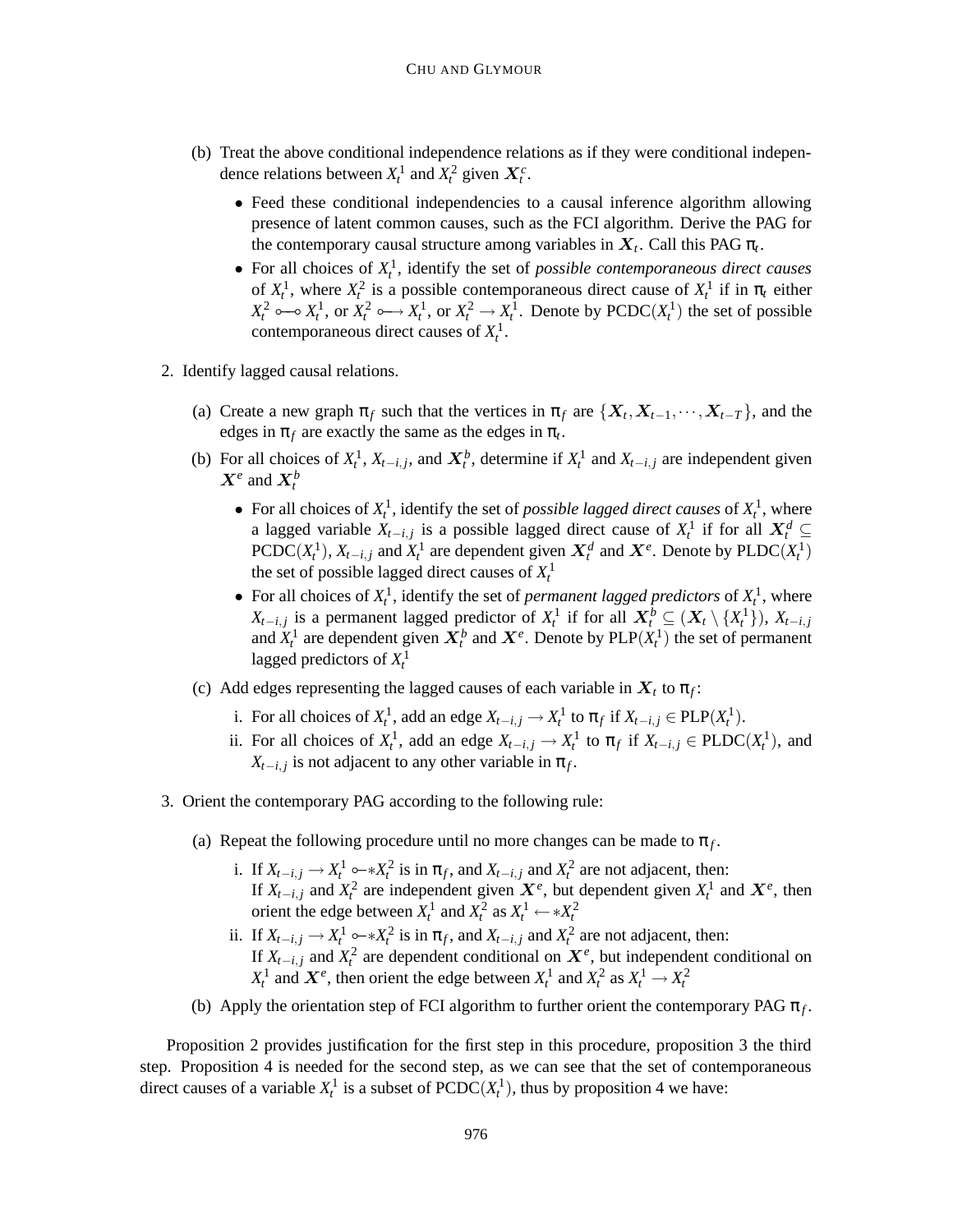Lagged direct causes of  $X_t^1 \subseteq PLP(X_t^1) \subseteq PLDC(X_t^1) \subseteq Lag$  Lagged causes of  $X_t^1$ 

Note that step 2(c) is designed to make the procedure more robust.

The complexity of the above procedure is primarily determined by step 1(a), where  $k2^{k-1}$  additive model regressions are performed to test the conditional independence relations required by the later steps.

We want to emphasize that the above procedure can be modified in various ways to accommodate changes in the assumptions about the time series data generating models. In the last section (Section 6) of this paper, we discuss in details about different extensions of the above procedure.

#### **4. Simulation Study**

In this section, we conduct a simple simulation study to evaluate the performance of the additive non-linear causal inference algorithm presented in Section 3. In particular, we would like to see if the additive non-linear algorithm can provide a viable solution to the problem of nonlinear time series causal inference. For comparison, we also apply a causal inference procedure designed for linear time series to the simulated data. Because there is no currently available efficient *automated* causal inference algorithm for linear time series with contemporaneous causal relations, the linear procedure used for comparison actually is an extension of our additive non-linear causal inference procedure under the assumption that the time series data are generated from linear models. (Bessler et al. 2002, Demiralp and Hoover 2003, Moneta 2003 and Hoover 2005 discussed efficient ways of identifying the contemporaneous causal pattern, that is, the Markov equivalence classes (MEC) of the causal graphs for contemporaneous variables assuming causal sufficiency. However, their procedures are not complete because, when the MEC consists of multiple contemporaneous causal graphs, these procedures all require further background information to uniquely identify the contemporaneous causal graph before proceeding to derive the causal pattern for both contemporaneous and lagged variables. Oxley et al. (2004) provides a less efficient algorithm for linear time series that treats a *k*-dimensional lag *p* structural vector autoregressive model (SVAR(*p*)) as a linear causal model with  $k(p+1)$  variables.) The linear procedure differs from the additive non-linear algorithm only in step 1: unlike the original algorithm which uses additive regression to test conditional independence, the linear procedure uses linear regression instead.

We use the Mersenne Twister algorithm implemented in java package RngPack (version 1.1a) for random number generation, and the gam function in the R package gam (version 0.97) for additive model regression.

The simulated data are generated from the four causal structures shown in Figure 2. Note that in this simulation study the true PAGs happen to have no circles, and can be represented by the same graphs in Figure 2. The chain-like contemporaneous causal structure is chosen to evaluate the ability of our algorithm to identify the direction of those contemporaneous causal relations that could not be detected using previous algorithms (Bessler et al., 2002; Demiralp and Hoover, 2003; Moneta, 2003; Hoover, 2005). For each causal structure, we consider the following four types of models, characterized by the type of functional relations between an effect variable and its direct causes: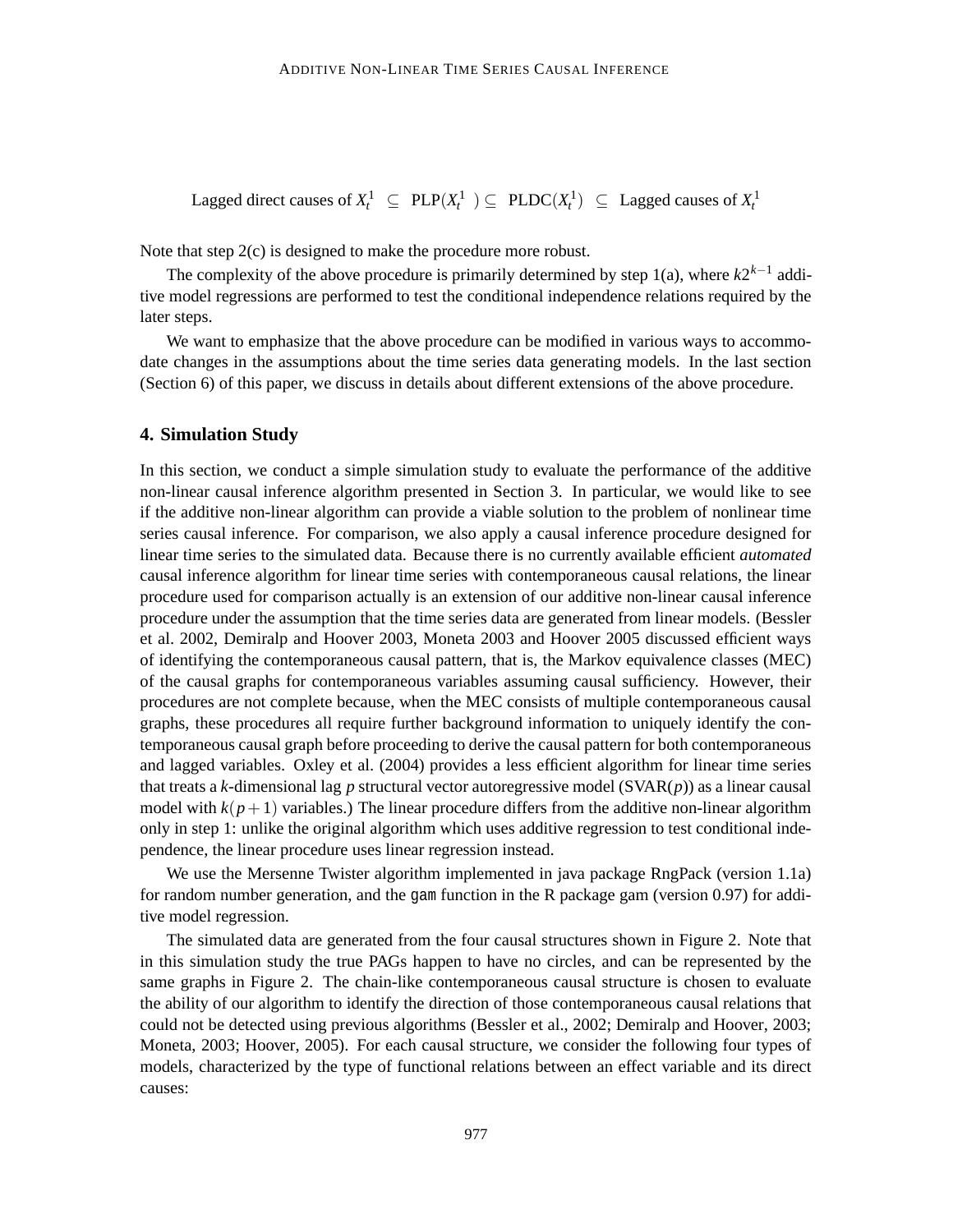

Figure 2: Causal graphs and true PAGs of simulation data

• Trigonometric lag models: Each contemporaneous variable is a linear combination of other contemporaneous variables and univariate trigonometric functions of lagged variables. For example, in one model, we have:

$$
Y_t = 0.5X_t + \sin(2Y_{t-1}) - \cos(10Z_{t-2}) + \varepsilon_Y.
$$

• Polynomial lag models: Each contemporaneous variable is a linear combination of other contemporaneous variables and univariate polynomial functions of lagged variables. For example, in one model, we have:

$$
Y_t = 0.5X_t + 0.3Y_{t-1}^2 - 0.1Z_{t-2}^3 + \varepsilon_Y.
$$

• Linear lag models: Each contemporaneous variable is a linear combination of other contemporaneous variables and lagged variables. For example, in one model, we have:

$$
Y_t = 0.5X_t + 0.3Y_{t-1} - 0.1Z_{t-2} + \varepsilon_Y.
$$

• Trigonometric contemporaneous models: Each contemporaneous variable is a linear combination of univariate trigonometric functions of other contemporaneous variables and lagged variables. For example, in one model, we have:

$$
Y_t = \cos(X_t) + \sin(2Y_{t-1}) - \cos(10Z_{t-2}) + \varepsilon_Y.
$$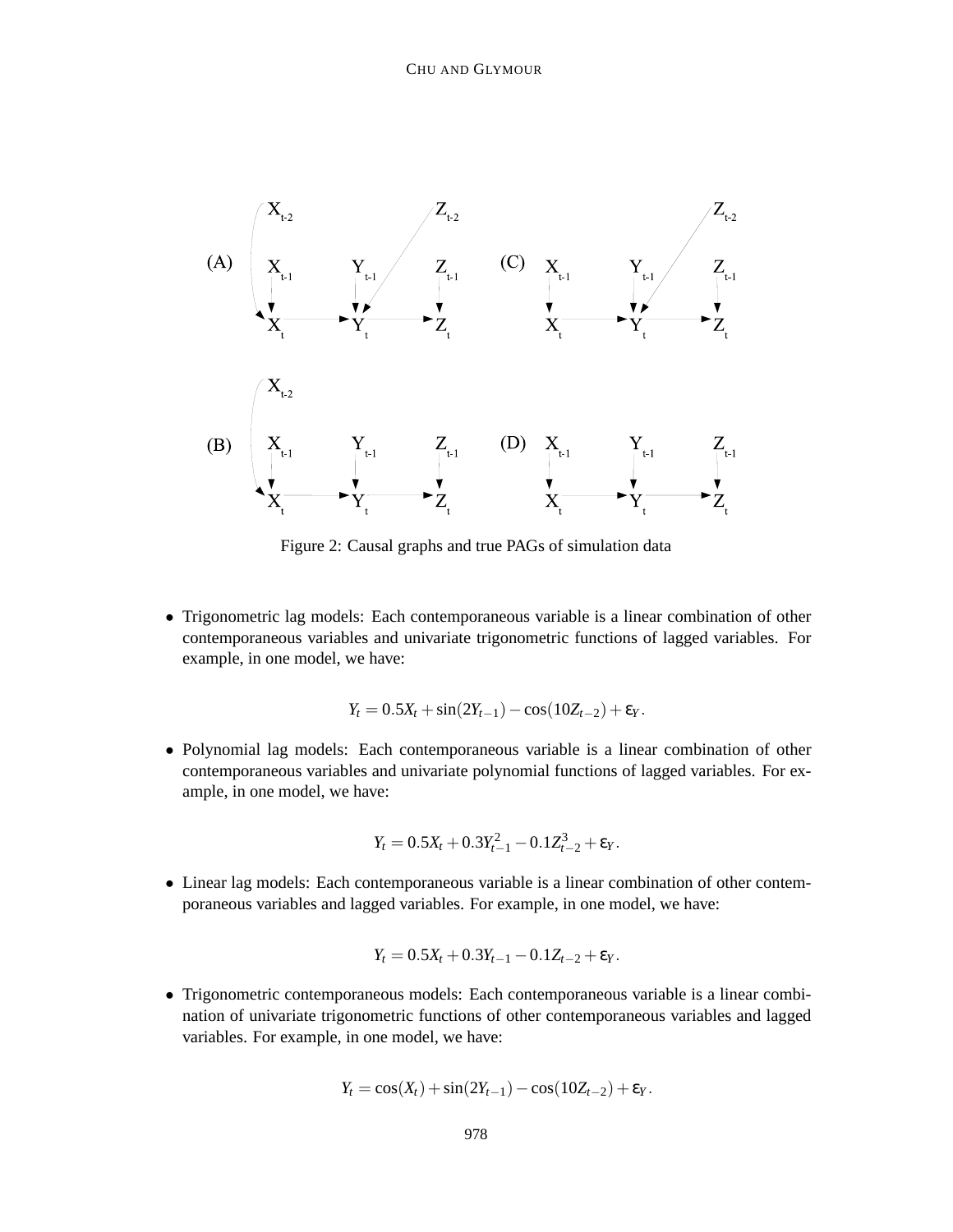Note that these models do not belong to the family of additive non-linear time series models, for they violate the assumption C1.

In total we have 16 data generating models, with 12 of them being additive non-linear time series models (including 4 linear time series models). For each of the 16 models, we generate 4 random time series data sets of length 200, 500, 1000, and 2000 respectively. For each data set, we run both the additive non-linear procedure and the linear procedure. The upper bound *Tmax* of the true lag number  $T$  is set to 3 for all simulations,  $(T \text{ is equal to } 2 \text{ for } 12 \text{ of the data generating models})$ based on casual structure (A), (B), and (C) in Figure 2, and 1 for the other 4 models based on casual structure (D)). The learned PAGs are compared with the true PAGs, which are also represented by the graphs in Figure 2.

The additive non-linear procedure presented in Section 3 requires, for each contemporaneous variable, say  $X_t$ , the following two types of conditional independence information: (1) if  $X_t$ is independent of another contemporaneous variable, say  $Y_t$ , given all the lagged variables  $L =$  ${X_{t-2}, X_{t-1}, Y_{t-2}, Y_{t-1}, Z_{t-2}, Z_{t-1}}$  and a subset of the remaining contemporaneous variables, say, {*Zt*}; and (2), if *X<sup>t</sup>* is independent of a lagged variable, say *Xt*−1, given all the other lagged variables and a subset of contemporaneous variables, say,  $\{Z_t\}$ . These conditional independence relations are tested by checking if  $E[X_t | L, Z_t]$  is constant in  $Y_t$  or  $X_{t-1}$  respectively. For example, to test if  $X_{t-1}$  is present in  $E[X_t | L, Z_t]$ , we follow Huang and Yang (2004) by starting from a model A, where  $X_t$  is regressed against  $L$  and  $Z_t$ , and searching for a submodel of A with the lowest BIC score. If  $X_{t-1}$  is present in this submodel with lowest BIC score, it is present in  $E[X_t | L, Z_t]$ . Otherwise, it is not.

The simulation results are summarized in Figure 3. Each of the four panes in Figure 3 summarizes the results of 16 simulated time series data sets generated from the same type of models. We use the average error rates to evaluate the performance of the two algorithms. The definitions of the various error rates are similar to those in Spirtes and Meek (1995). Consider a *p* dimensional time series data. An edge omission error occurs when two variables are adjacent in the true PAG but not in the learned PAG. An edge commission error occurs when two variables are adjacent in the learned PAG but absent in the true PAG.

The edge omission error rate is defined as:

$$
E_o = \frac{\text{Number of edge omission errors}}{\text{Number of edges in the true PAG}}.
$$

The edge commission error rate is defined as:

$$
E_c = \frac{\text{Number of edge commission errors}}{\text{Maximum number of possible edge commission errors}}.
$$

When inferring causal structure from a *p* dimensional time series data set, if the upper bound of the true lag number is set to *Tmax*, the maximum number of possible edge commission errors is equal to:

$$
p^2T_{max} + \frac{p(p-1)}{2}
$$
 - Number of edges in the true PAG

where *p* <sup>2</sup>*Tmax* + *p*(*p*−1)/2 is the maximum number of edges can be found in the unit causal graph for any *p*-dimension lag *Tmax* time series model.

The solid lines in each pane of Figure 3 represent the average omission error rates for different time series lengths; the dotted lines represent the average commission error rates. Blue lines with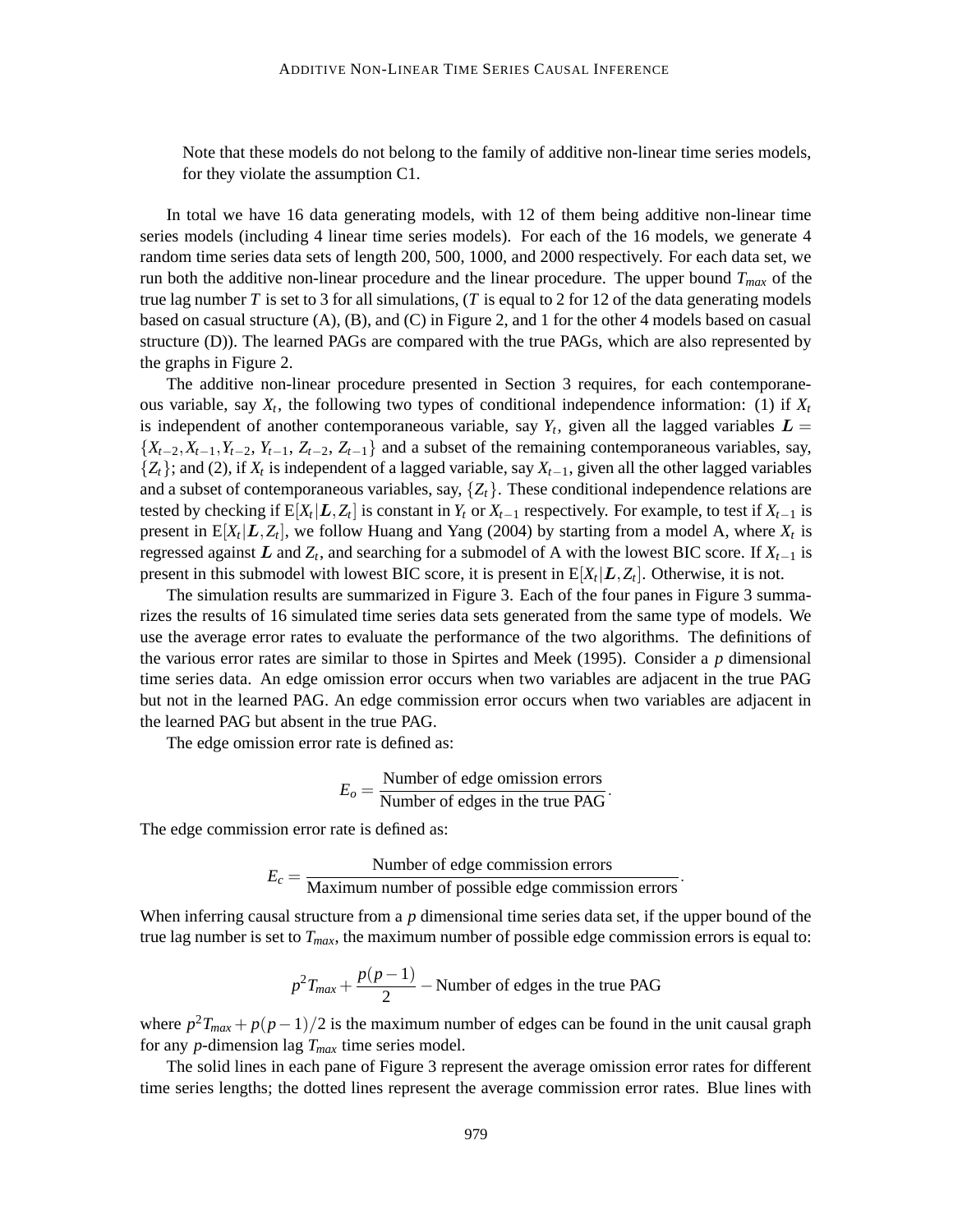

Figure 3: Error rate for edge discovery

circles represent results obtained by the additive non-linear algorithm, red lines with triangles the results by the linear procedure.

The pane with label "Trig Contemp" gives the results for data generated from the *trigonometric contemporaneous models*. We choose these models in the simulation study precisely because they lie outside of the family of additive non-linear time series models, for they violate the functional assumption (C1) in the definition of additive non-linear time series models. The simulation results suggest that, when the assumption C1 is violated, the additive non-linear algorithm can still discover most of the edges. However, as the length of time series increases, the average number of extra edges also increases, apparently because the data generating models are not additive non-linear time series models. The linear procedure is not satisfactory, missing most of the edges in the true models.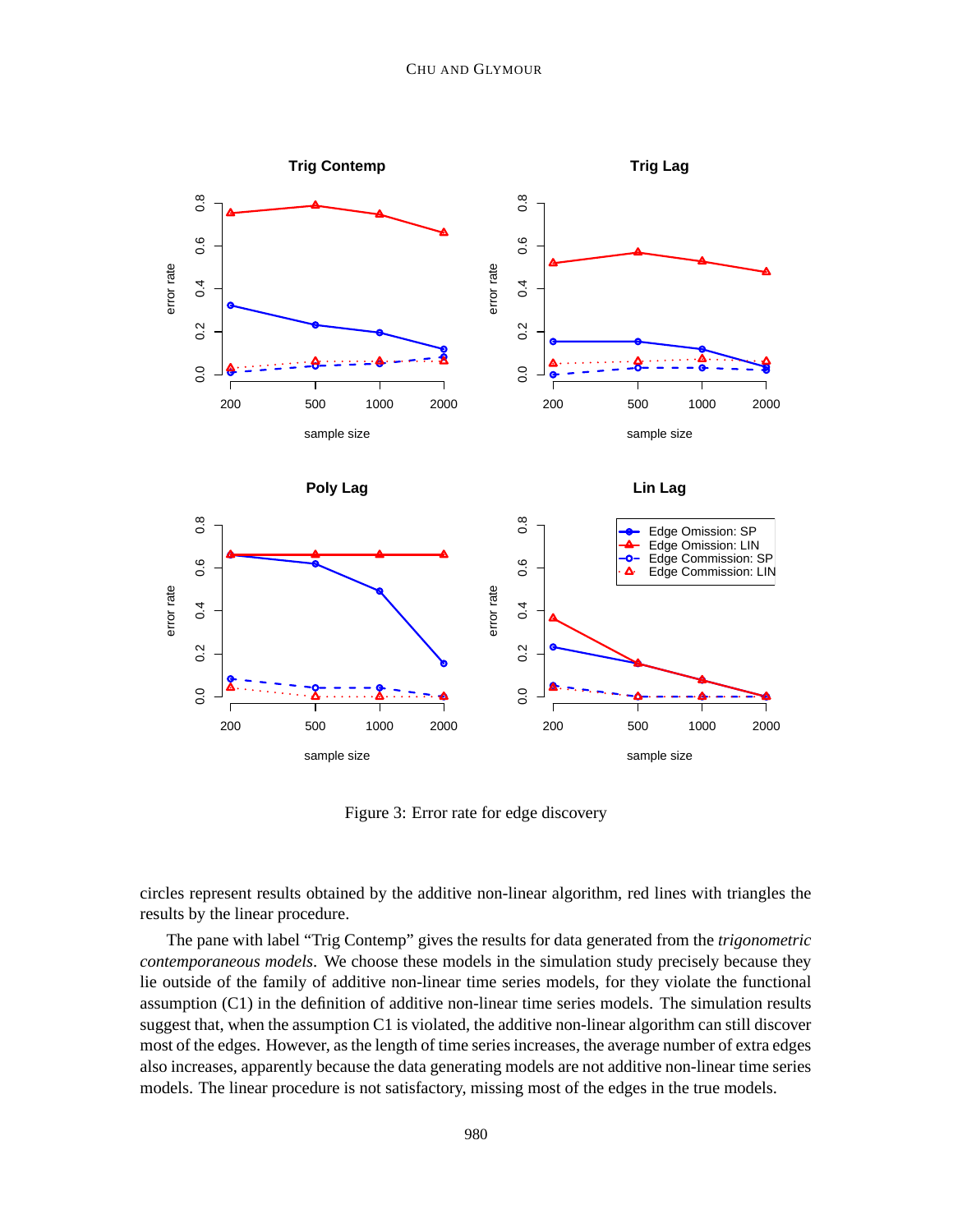The panes labeled with "Trig Lag" and "Poly Lag" show the results for *trigonometric lag models* and *polynomial lag models*, both of which are genuine additive non-linear time series models. The additive non-linear algorithm performs very well for the trigonometric lag models, but less than satisfactory for polynomial lag models. Its performance for polynomial lag models, however, does improve as the length of time series increases. The linear procedure performs poorly in both cases, missing at least half of the edges.

The pane with label "Lin Lag" provides the results for *linear lag models*. Given that a linear lag model is simply a linear time series model, which is a special case of additive non-linear time series model, we expect that both algorithms should perform very well, as they do. This, on the one hand, suggests that the linear procedure is a good choice for linear time series causal inference, on the other hand, implies that the additive non-linear algorithm does not suffer from overfitting.

We also compare the average error rates for orientation of the edges among contemporaneous variables by the additive non-linear algorithm and the linear procedure. Suppose  $X_t$  and  $Y_t$  are adjacent in both the learned PAG and the true PAG, an arrowhead omission error occurs if the edge is oriented as  $X_t * \to Y_t$  in the true PAG, but as  $X_t * \to Y_t$  or  $X_t * \to Y_t$  in the learned PAG. Similarly, an arrowhead commission error occurs if the edge is oriented as  $X_t \rightarrow Y_t$  or  $X_t \rightarrow Y_t$  in the true PAG, but as  $X_t \leftarrow *Y_t$  in the learned PAG. Let *E* be the set of edges among contemporaneous variables in the true PAG such that the pairs of variables connected by these edges are also adjacent in the learned PAG. The arrowhead omission error rate is defined as:

$$
A_o = \frac{\text{Number of arrowhead omission errors}}{\sum_{e \in E} \text{Number of arrowheads in } e}.
$$

The arrowhead commission error rate is defined as:

$$
A_c = \frac{\text{Number of arrowhead commission errors}}{\sum_{e \in E} \text{Number of non-arrowheads in } e}.
$$

In Figure 4, the solid lines in each pane represent the average *arrowhead omission error rates*; the dotted lines represent the average *arrowhead commission error rates*. As in Figure 3, blue lines with circles represent results obtained by the additive non-linear algorithm, red lines with triangles the results by the linear procedure. (Note that in the top two panels labeled respectively with "Trig Contemp" and "Trig Lag", the lines representing omission error and commission error for the additive non-linear algorithm overlap. In the bottom two panels labeled respectively with "Poly Lag" and "Lin Lag", the lines representing commission error for the additive non-linear algorithm and the linear algorithm overlap.)

There are two more scores to measure how close a learned PAG is to the true PAG, that is, the tail omission error rate and the tail commission error rate. Suppose  $X_t$  and  $Y_t$  are adjacent in both the learned PAG and the true PAG, a tail omission error occurs if the edge is oriented as  $X_t \to Y_t$  in the true PAG, but as  $X_t \to Y_t$  in the learned PAG. A tail commission error occurs if the edge is oriented as  $X_t \sim Y_t$  in the true PAG, but as  $X_t \to Y_t$  in the learned PAG. Note that these definitions are stated so that an arrowhead commission/omission error will not be counted again as a tail omission/commission error. Because there is no circle in the true PAGs in this simulation study, we can only compute the tail omission errors for the learn PAGs, shown in Figure 5. The tail omission error rate is defined as:

$$
T_o = \frac{\text{Number of tail omission errors}}{\sum_{e \in E} \text{Number of tails in } e}.
$$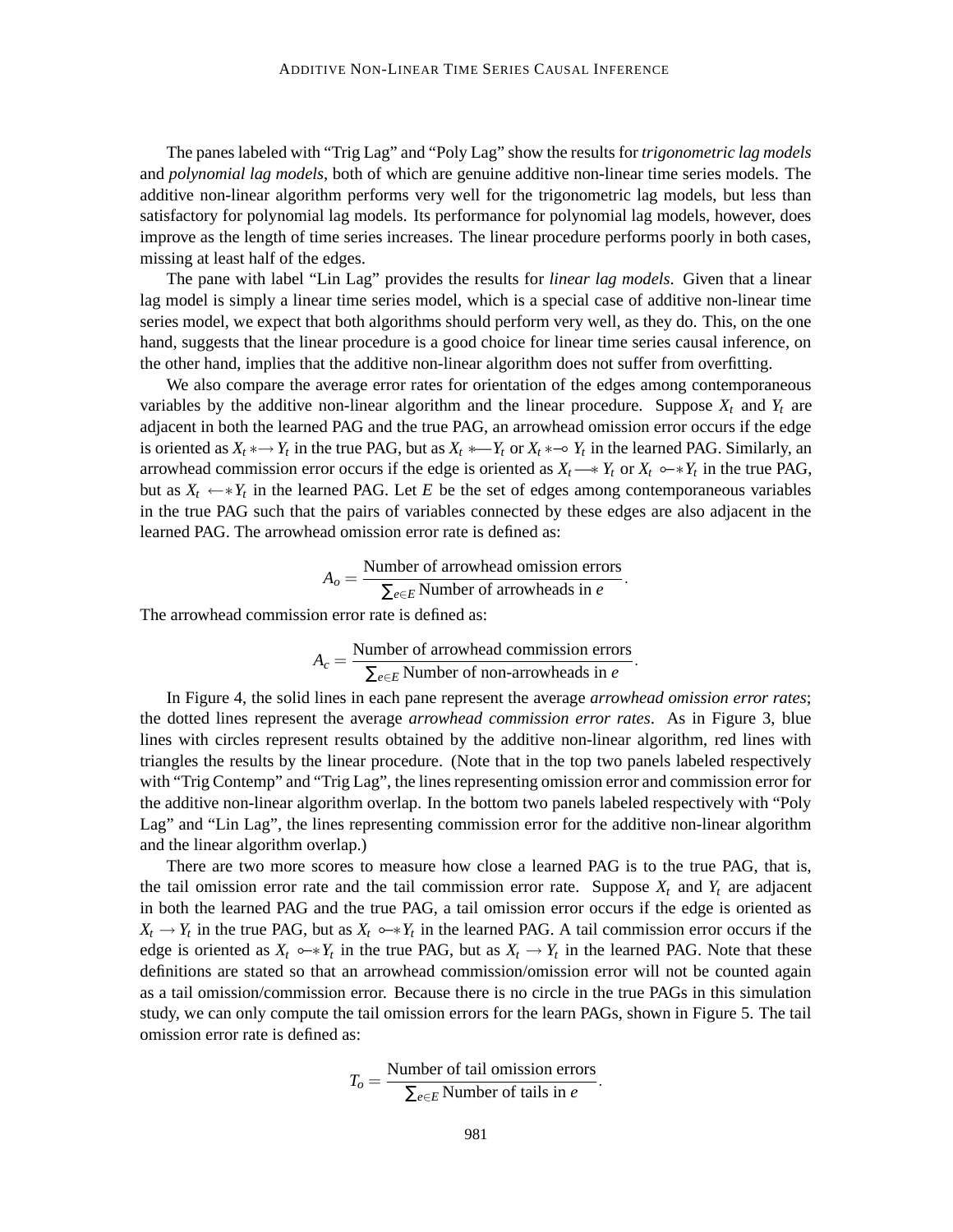

Figure 4: Error rate for edge orientation: Arrowhead

The additive non-linear algorithm gives excellent results. For example, for the data sets generated from additive non-linear models, that is, the trigonometric lag models, the polynomial lag models, and linear lag models, the additive non-linear algorithm makes no arrowhead commission errors. The linear procedure performs quite well for polynomial lag models and linear lag models.

Although the scope of this simulation study is very limited, we can get some general idea about the performance of our additive non-linear casual inference algorithm. If we count the number of variables in a *p* dimensional lag *T* additive non-linear time series model as  $p(T + 1)$ , then roughly speaking, for longer time series, (80 or more observations per variable), the additive non-linear algorithm outperforms the linear procedure in all situations, including cases where the true model is more complex than the additive non-linear model and cases where the true model is a linear model.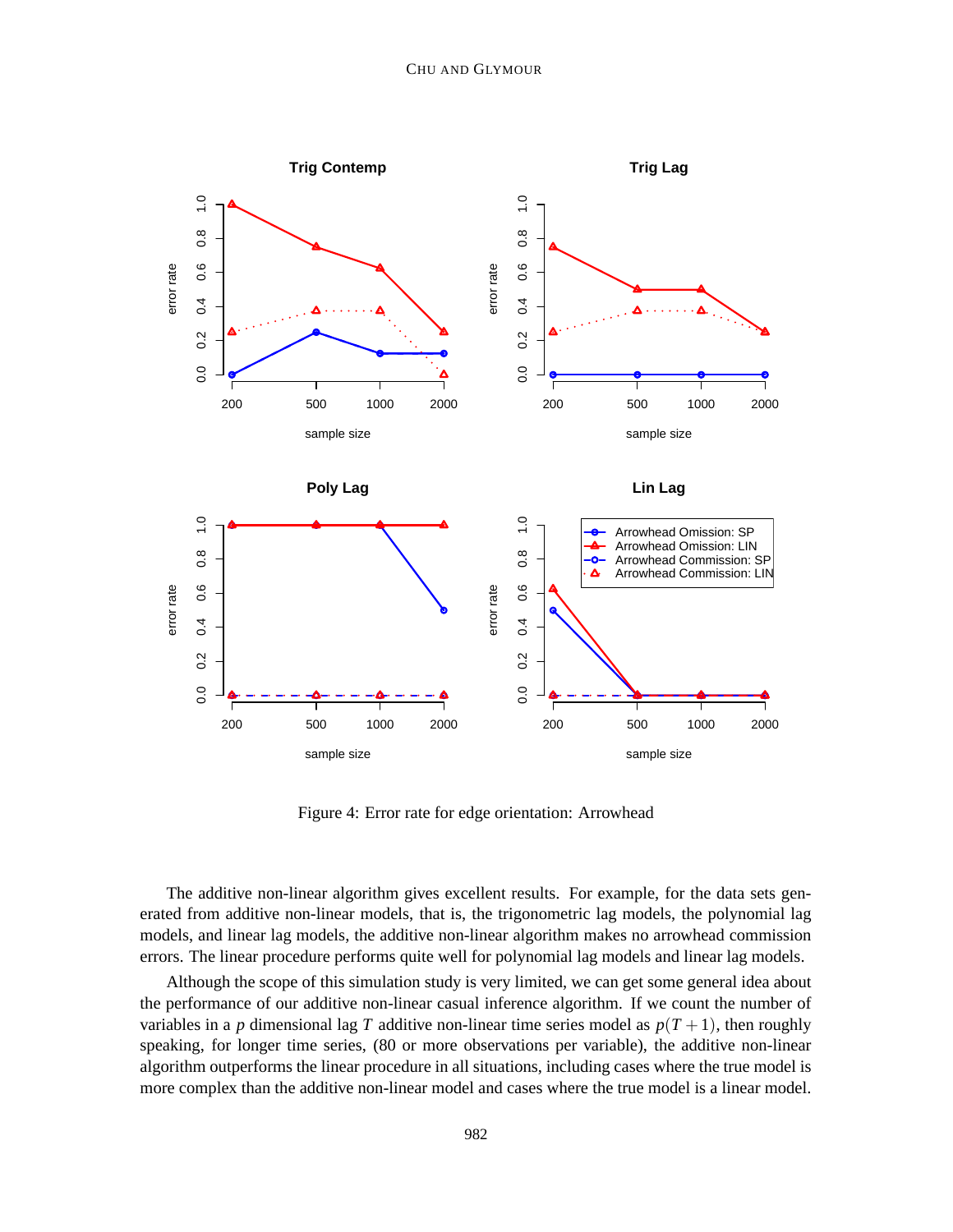

Figure 5: Error rates for edge orientation: Tail

For shorter time series, (less than 40 observations per variable), the additive non-linear model is still better in general, but may be not as good as the linear procedure in some cases. Our suggestion is that, for longer time series always choose the additive non-linear algorithm. For shorter time series, if computational cost is critical, the linear procedure is a reasonable choice; otherwise we still recommend the additive non-linear algorithm, or better yet, try both of them.

# **5. Case Study: Ocean Climate Indices**

To illustrate the application of the additive non-linear causal inference algorithm for nonlinear time series, we use it to study the causal relations among some ocean climate indices.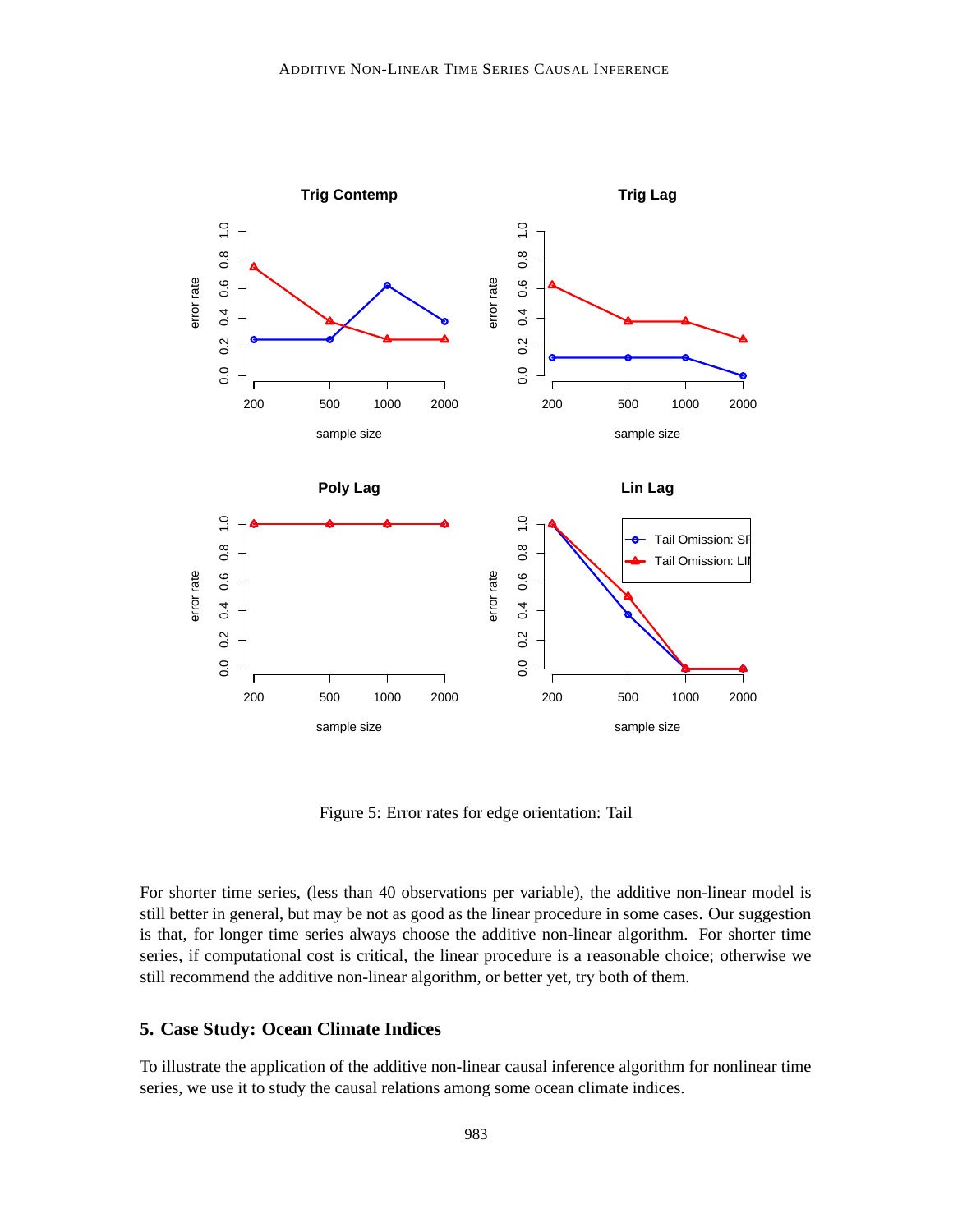Climate teleconnections are associations of geospatially remote climate phenomena produced by atmospheric and oceanic processes. The most famous, and first established teleconnection, is the association of the El Nino/Southern Oscillation (ENSO) with the failure of monsoons in India. A variety of associations have been documented among sea surface temperatures (SST), atmospheric pressure at sea level (SLP), land surface temperatures (LST) and precipitation over land areas. Since the 1970s data from a sequence of satellites have provided monthly (and now daily) measurements of such variables, at resolutions as small as 1 square kilometer. Measurements in particular spatial regions have been clustered into time indexed indices for the regions, usually by principal components analysis, but also by other methods. Climate research has established that some of these phenomena are exogenous drivers of others, and has sought physical mechanisms for the teleconnections. We consider here whether constraints on such mechanisms can be obtained by data-driven model selection from time series of ocean indices.

Our data set consists of the following 4 ocean climate indices, recorded monthly from 1958 to 1999, each forming a time series of 504 time steps:

- **SOI** Southern Oscillation Index: Sea Level Pressure (SLP) anomalies between Darwin and Tahiti
- **WP** Western Pacific: Low frequency temporal function of the 'zonal dipole' SLP spatial pattern over the North Pacific.
- **AO** Arctic Oscillation: First principal component of SLP poleward of 20◦ N
- **NAO** North Atlantic Oscillation: Normalized SLP differences between Ponta Delgada, Azores and Stykkisholmur, Iceland

To check stationarity, we conduct the augmented Dickey-Fuller (ADF) test. ADF tests for all 4 time series reject the null hypothesis that the tested series has a unit root against the alternative that the series is stationary, with *p* values of the tests smaller than 0.01. As a complementary to ADF tests, we also conduct the Kwiatkowski-Phillips-Schmidt-Shin (KPSS) test. For all 4 time series, KPSS tests with lag truncation parameter set to 12 fail to reject the null hypothesis that the tested series is (trend) stationary against the unit root alternative, with *p* values of the tests higher than 0.1. We also plot the autocorrelations for the 4 time series to check if the data satisfies the strong mixing condition (Figure 6). The idea is that, if a time series satisfies the strong mixing condition, its autocorrelation should decrease rapidly as the lag increases. From the plot, the auto correlations of SOI do not decrease as quickly as for other indices, but they become insignificant when the lag is above 12 months.

We assume that the 4 indices are generated from a lag 12 additive non-linear model. The choice of 12 is partly based on the fact that the ocean indices are monthly data. Another concern is that with a length of 504, the data would be too sparse for a model with a much longer lag. As in the simulation study, the R package gam (version  $0.97$ ) is used in this analysis. We first remove any linear trend from the data, then, following the causal inference procedure presented in Section 3, derive a causal structure represented by a PAG for the 4 ocean climate indices. Figure 7 gives the learned causal structure.

Because of the relative shorter length of the ocean indices data (10 observations per variable for a lag 12 model), it is worth conducting another inference on the 4 ocean indices using the linear procedure. The resulting causal structure is given in Figure 8.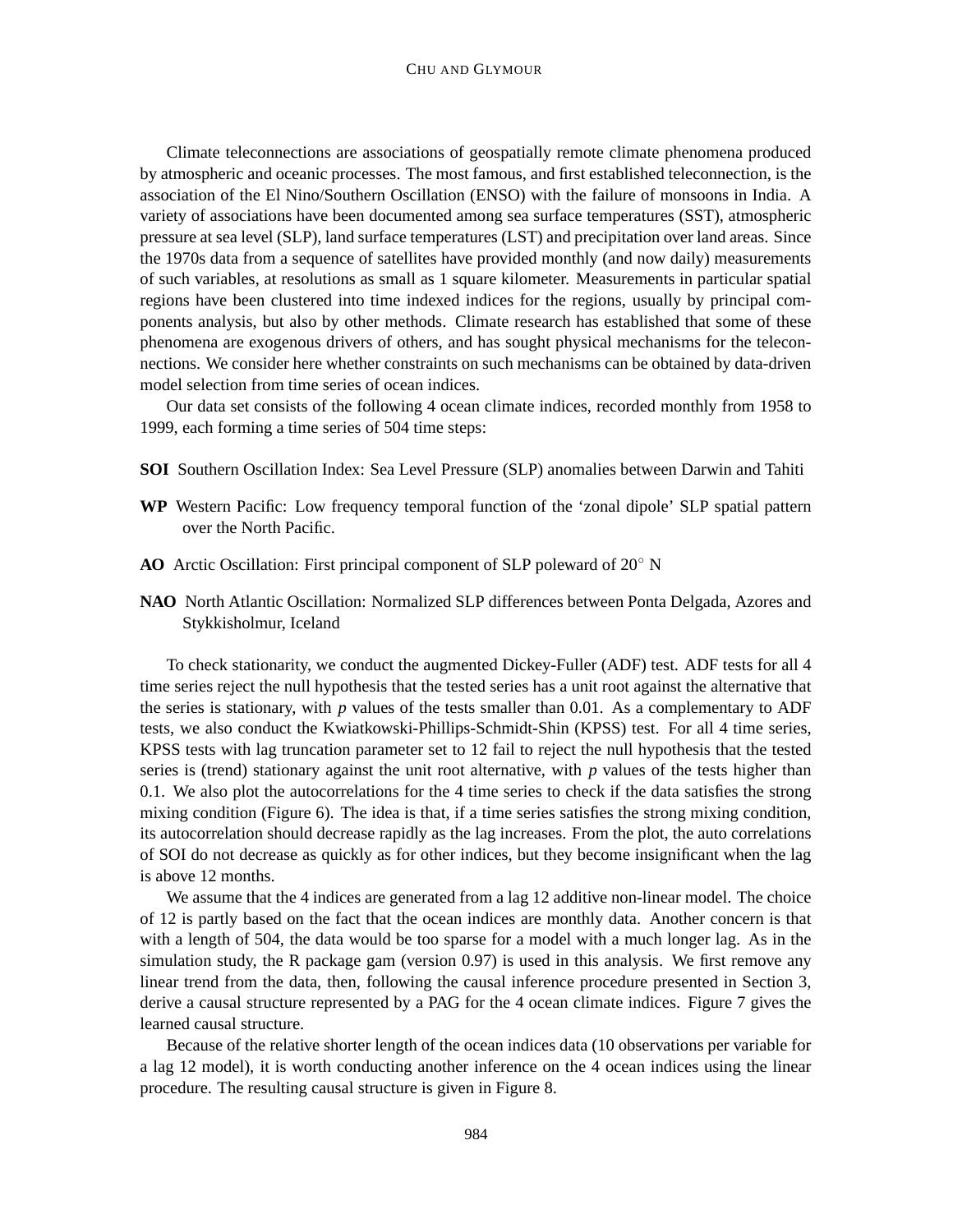

Figure 6: Autocorrelation plot for 4 times series

Without a gold standard, it is hard to say which method gives the more accurate information in this case. But the graph obtained using the linear procedure is likely to miss some nonlinear dependencies. For example, an arrow from *SOIt*−<sup>1</sup> to *AO<sup>t</sup>* is present in Figure 7, but absent from Figure 8. It turns out, when regressing *AO<sup>t</sup>* against *SOIt*−1, *AOt*−<sup>1</sup> and *NAOt*−<sup>1</sup> using additive model regression, the estimated influence of *SOIt*−<sup>1</sup> on *AO<sup>t</sup>* is clearly nonlinear (see Figure 9, where the contribution of  $SOI_{t-1}$  to  $AO_t$  is plotted as a smooth univariate function of  $SOI_{t-1}$ ). This is not surprising given the complexity of the processes represented by the ocean climate indices, and illustrates the need of causal inference procedures that can be applied to data generated from nonlinear models.

### **6. Discussion**

Methods of causal inference, first developed in the machine learning literature, have been successfully applied to many diverse fields, including biology, medicine, and sociology (Pearl, 2000; Spirtes et al., 2000). An essential and distinct feature of these methods is that they require comparatively less domain knowledge about the system to be studied.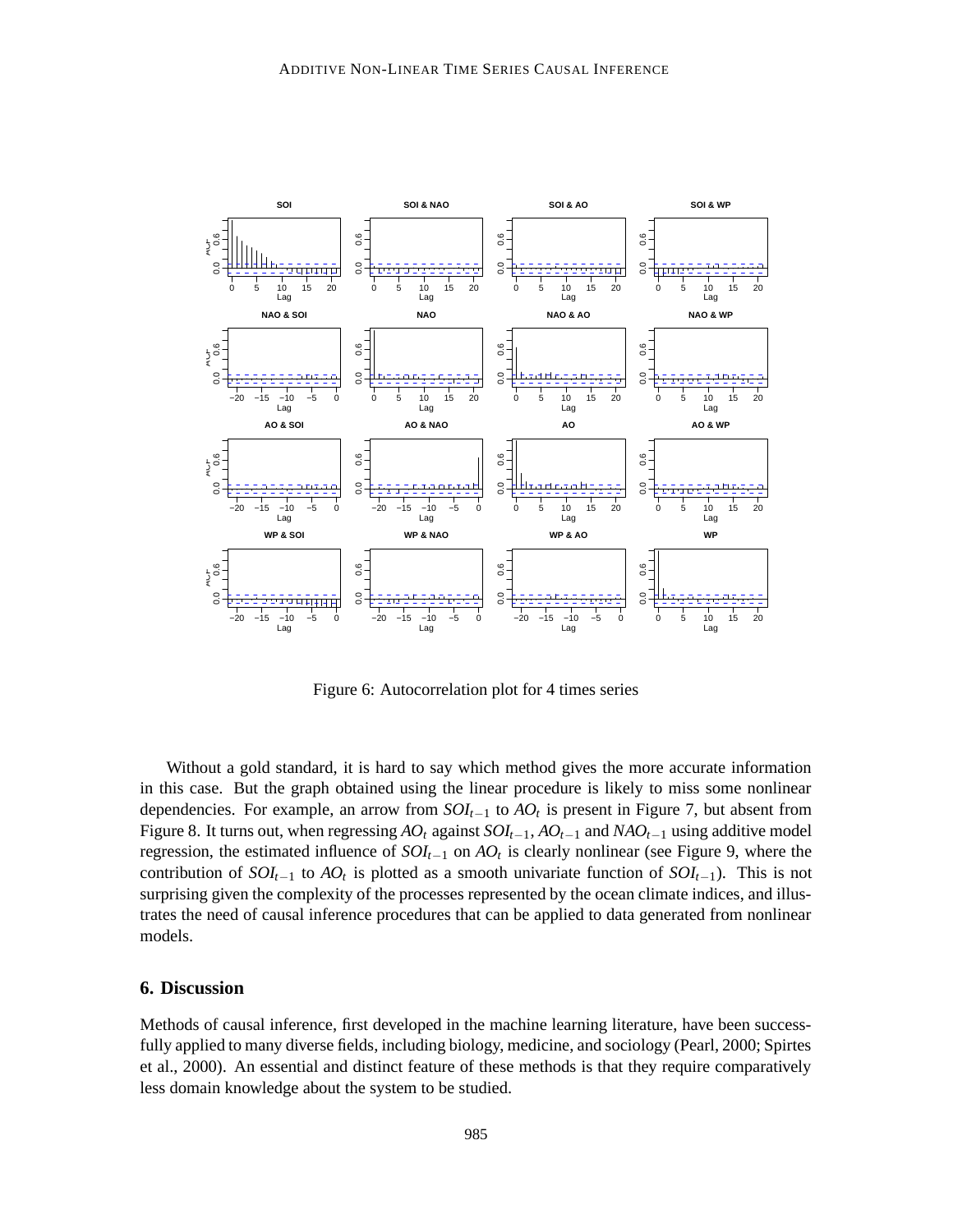

Figure 7: Causal connections among 4 ocean climate indices, using the additive non-linear algorithm



Figure 8: Causal connections among 4 ocean climate indices, using the linear procedure

This study extends the application of causal inference to nonlinear time series data. We present a new procedure that combines semi-automated model search for causal structure with additive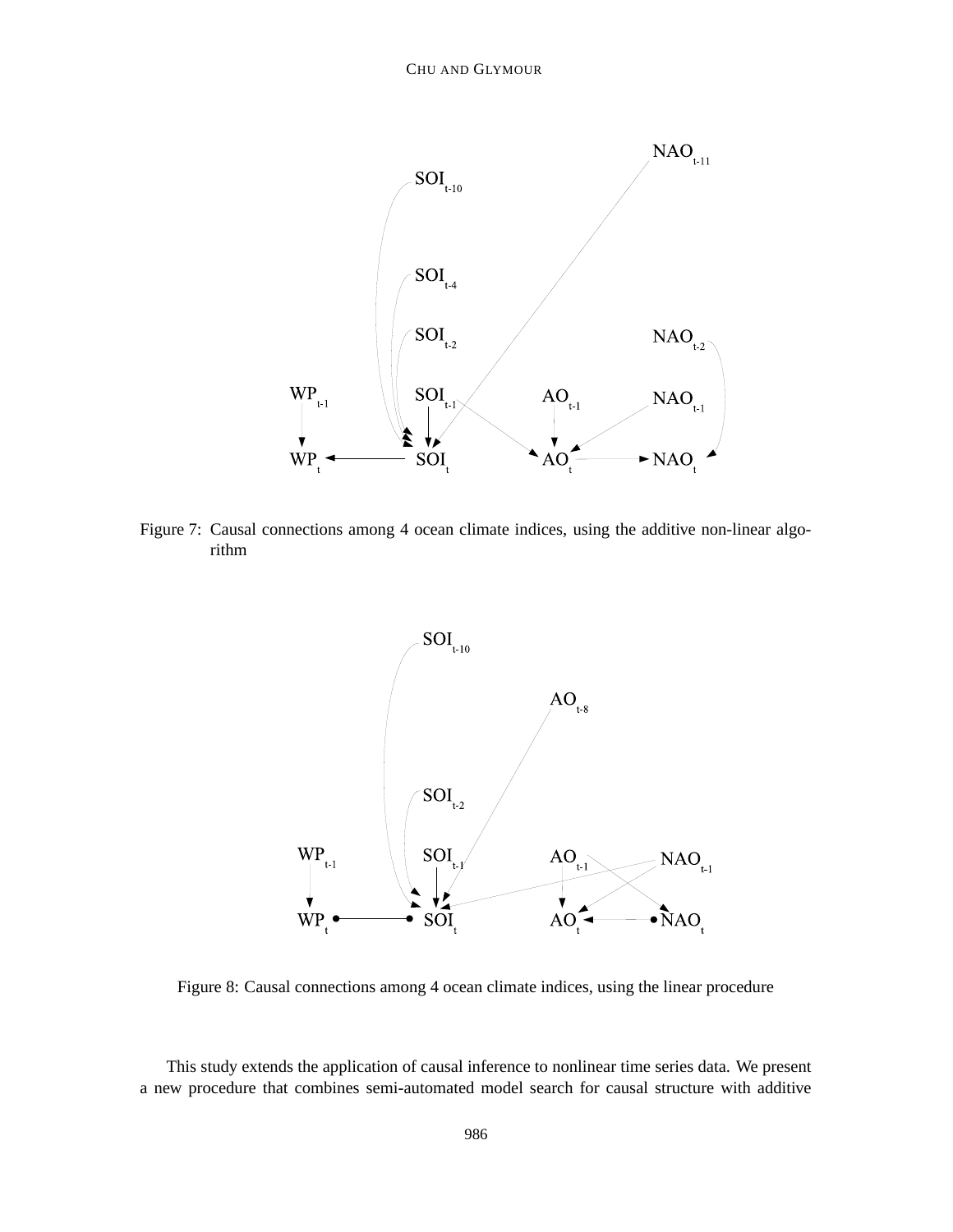![](_page_20_Figure_1.jpeg)

Figure 9: Nonlinear relation between *SOIt*−<sup>1</sup> and *AO<sup>t</sup>*

model regression methods. The particular example is to ocean climate indices, but the component procedures have been individually applied to econometric data with some success, suggesting that the criteria for successful application of the joint procedures are statistical and causal rather than domain specific.

Our approach is modular, and its two main components, that is, conditional independence testing and causal model search, could be replaced by other comparable methods. Thus, with appropriate data generated from appropriate mechanisms, related analyses could be conducted under weaker or alternative assumptions. Below we briefly discuss several possible extensions of our method:

#### **6.1 Nonstationary Nonlinear Time Series**

In most of this paper we assume that the nonlinear time series are stationary, only because it has been shown that for stationary nonlinear time series data satisfying certain conditions, nonparametric regression is asymptotically consistent. The algorithm and propositions proposed in this paper do not require stationarity. However, to apply our algorithm to nonstationary nonlinear time series data, we must find an efficient regression method to estimate the conditional expectations and conduct conditional independence tests. Cointegration analysis is not suitable for this purpose, because it is mainly designed for and applicable to cointegrated linear time series (Engle and Granger, 1987; Johansen, 1991). However, recent studies on applying nonparametric regression methods to nonstationary time series data (Phillips and Park, 1998; Karlsen and Tjøstheim, 2001; Bandi and Phillips, 2003; Karlsen et al., 2005) seem promising. Not surprisingly, the convergence rate of nonparametric regression for nonstationary time series data may be slower than that of stationary data.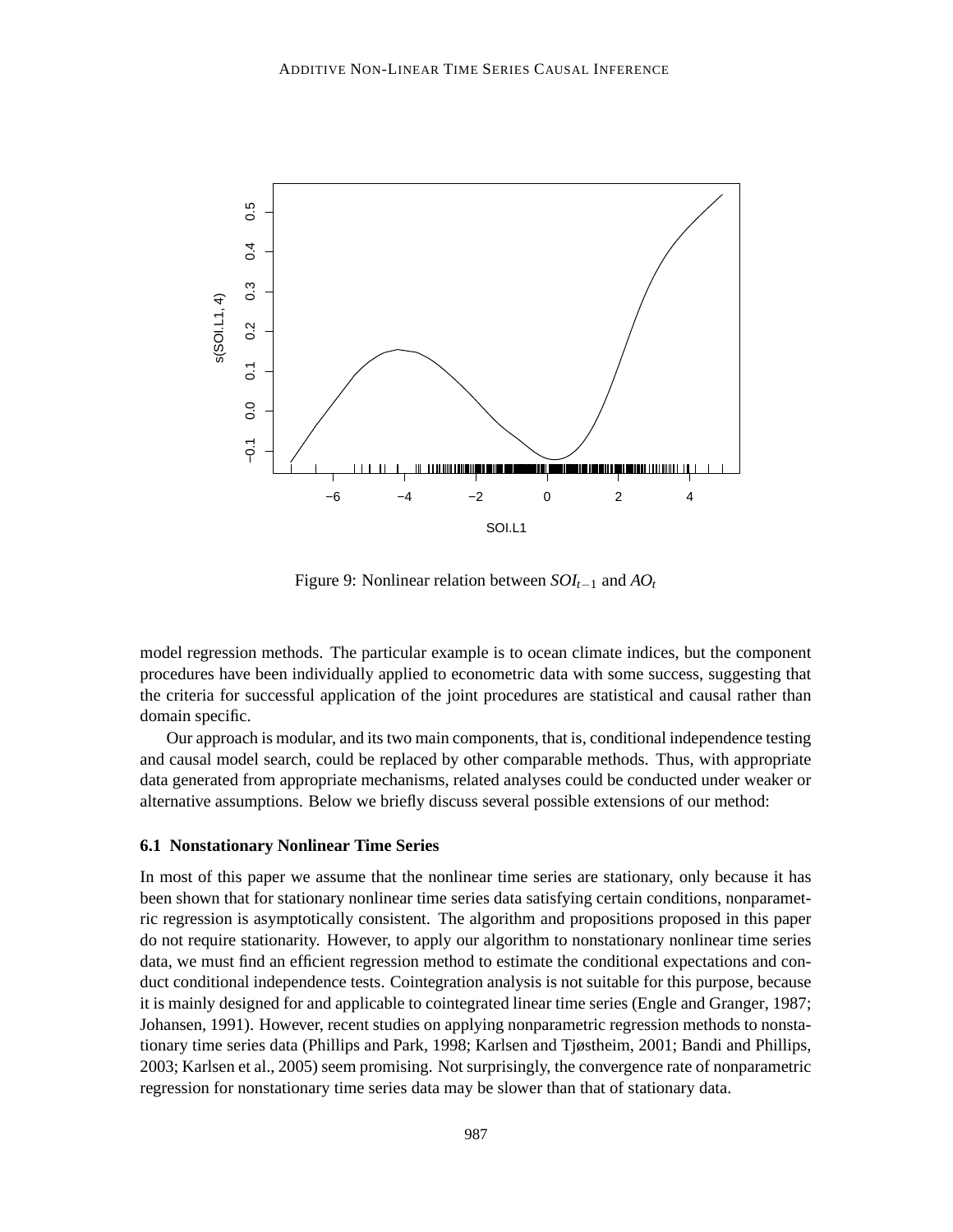#### **6.2 Feedback Models**

The original definition of additive non-linear models in Section 2 does not allow any feedback among contemporaneous variables (see condition C4). To represent mutual influences among contemporary variables, we can remove condition C4 from the original definition. We also have to drop the *U* terms in Equation 2 because the currently available algorithm capable of handling feedbacks (Richardson and Spirtes, 1999) does not work in the presence of latent common causes. The resulting definition defines a *additive non-linear feedback model*, which, compared to the additive non-linear model, allows feedback, but not latent common causes. Propositions 1, 2, and 3 still hold for the new model, proposition 4 needs some modification:

**Proposition 4'**: Let  $X_t^b$  be the set of all contemporary direct causes of  $X_t^1$ . Assuming there is no latent common cause,  $X_{t-i,j}$  and  $X_t^1$  are dependent conditional on  $X_t^b$  and  $X^e$  if and only if either  $X_{t-i,j}$  is either a direct cause of  $X_t^1$ , or a direct cause of a contemporaneous cause of  $X_t^1$ .

The only change needed in the causal inference procedure to handle data generated from additive non-linear feedback models is, in step 1(b), that the FCI algorithm should be replaced by a consistent causal inference algorithm capable of outputting cyclic graphs, such as the one proposed in Richardson and Spirtes (1999).

#### **6.3 Score Based Search Procedure**

The causal inference procedure presented in Section 3 is constraint based. That is, the procedure requires explicit conditional independence information as input, (although each conditional independence constraint is obtained using a BIC score based model selection procedure). As we mentioned in Section 3, the main advantage of this procedure and its modified version is that they can handle the presence of latent common causes or feedbacks in the contemporaneous causal structure. (Drton et al. 2006 provides a maximum likelihood estimation algorithm that allows the computation of BIC scores for certain types of linear models with correlated error terms, though not for the contemporaneous causal structure of a additive non-linear model.) If we are willing to exclude feedbacks and latent common causes, a simple two-step score based procedure can be used to infer causal information from data generated by additive non-linear models. In the first step, a score based algorithm, such as the GES algorithm (Meek, 1996; Chickering, 2002a,b), is applied to the residuals of additive model regression of contemporaneous variables against all lags to obtain a causal pattern representing a Markov equivalence class  $\pi_t$  of directed acyclic graphs for the contemporaneous variables. In the second step, for each directed acyclic graph *G* belonging to the Markov equivalence class  $\pi_t$ , we generate a time series causal model *M* and compute its BIC score in the following way:

- Each contemporaneous variable  $X_t^i$  is regressed against its parents in *G* and all the lagged variables  $X^l$ . The BIC score method proposed in Huang and Yang (2004) is used to identify the best submodel (with the lowest BIC score  $s_i$ ). The significant predictors of  $X_t^i$  in that best submodel are direct causes of  $X_t^i$  in causal model  $M$ .
- The BIC score of causal model *M* is  $\sum_i s_i$ .

The causal model with the best (lowest) BIC score then is returned as the result of the score based casual inference algorithm.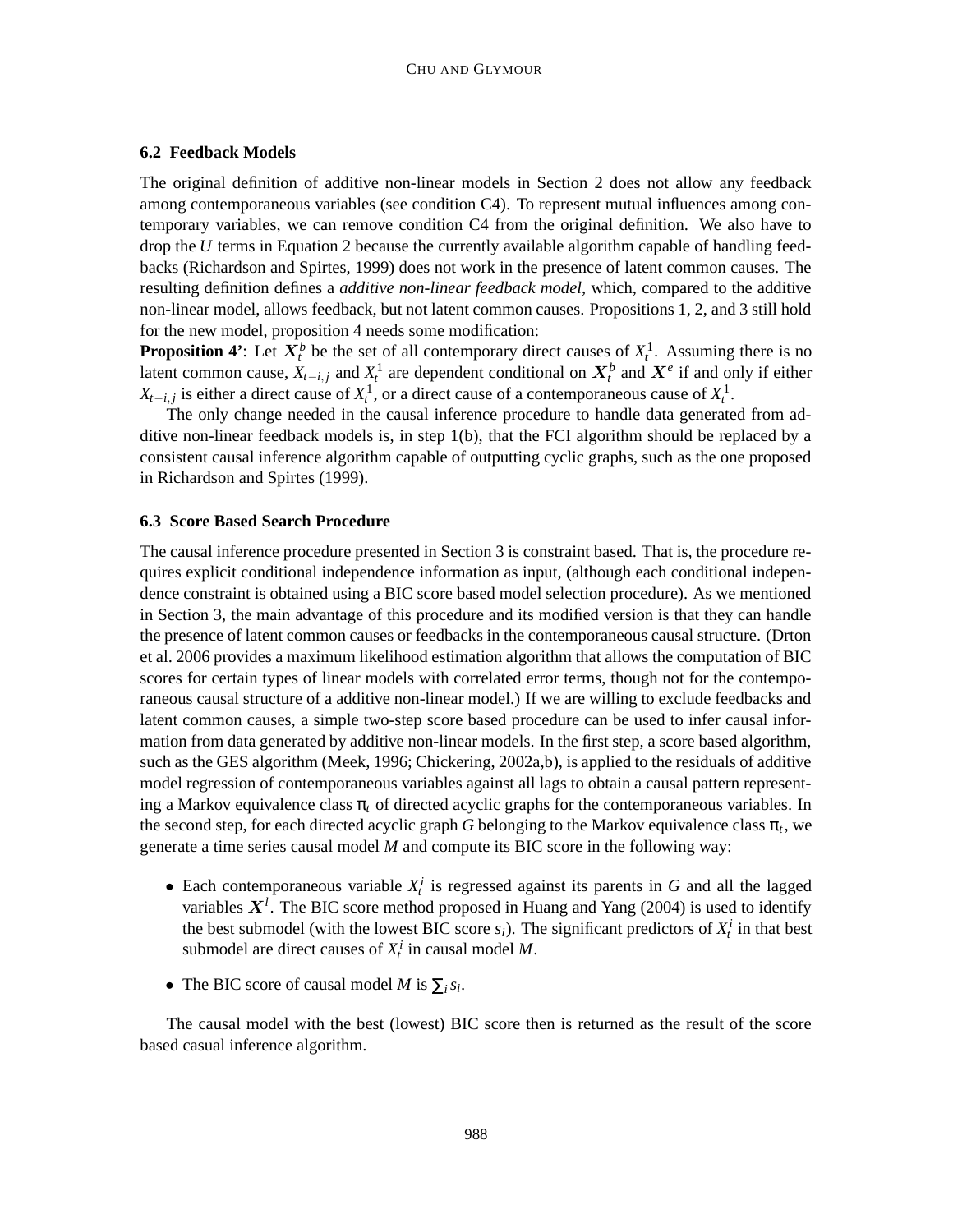# **Acknowledgments**

The authors thank the anonymous referees for their helpful comments to improve this paper. This research was completed when the first author was research scientist at Florida Institute for Human and Machine Cognition. The research was supported by NASA contract NC2-1399 to the University of West Florida.

# **References**

- H. An and F. Huang. The geometrical ergodicity of nonlinear autoregression models. *Statistica Sinica*, 6:943–956, 1996.
- E. Baek and W. Brock. A general test for nonlinear Granger causality: A bivariate model. URL http://www.ssc.wisc.edu/∼wbrock/Baek Brock Granger.pdf. January 1992.
- F. Bandi and P. Phillips. Fully nonparametric estimation of scalar diffusion models. *Econometrica*, 71:241–283, 2003.
- D. Bell, J. Kay, and J. Malley. A non-parametric approach to non-linear causality testing. *Economics Letters*, 51:7–18, 1996.
- D. Bessler, J. Yang, and M. Wongcharupan. Price dynamics in the international wheat market: Modeling with error correction and directed acyclic graphs. *Journal of Regional Science*, 42: 793–825, 2002.
- Z. Cai and E. Masry. Nonparametric estimation of additive nonlinear arx time series: Local linear fitting and projections. *Journal of Econometric Theory*, 16:465–501, 2000.
- K. Chan and H. Tong. A note on noisy chaos. *Journal of the Royal Statistical Society B*, 56:301–311, 1994.
- R. Chen and R. Tsay. Functional-coefficient autoregressive models. *Journal of the American Statistical Association*, 88:298–308, 1993.
- D. Chickering. Learning equivalence classes of Bayesian-network structures. *Journal of Machine Learning Research*, 2:445–498, 2002a.
- D. Chickering. Optimal structure identification with greedy search. *Journal of Machine Learning Research*, 3:507–554, 2002b.
- D. Cline and H. Pu. Geometric ergodicity of nonlinear time series. *Statistica Sinica*, 9:1103–1118, 1999.
- Y. Davydov. Mixing conditions for Markov chains. *Theory of Probability and its Applications*, 18: 312–328, 1973.
- S. Demiralp and K. Hoover. Searching for the causal structure of a vector autoregression. *Oxford Bulletin of Economics and Statistics*, 65:745–767, 2003.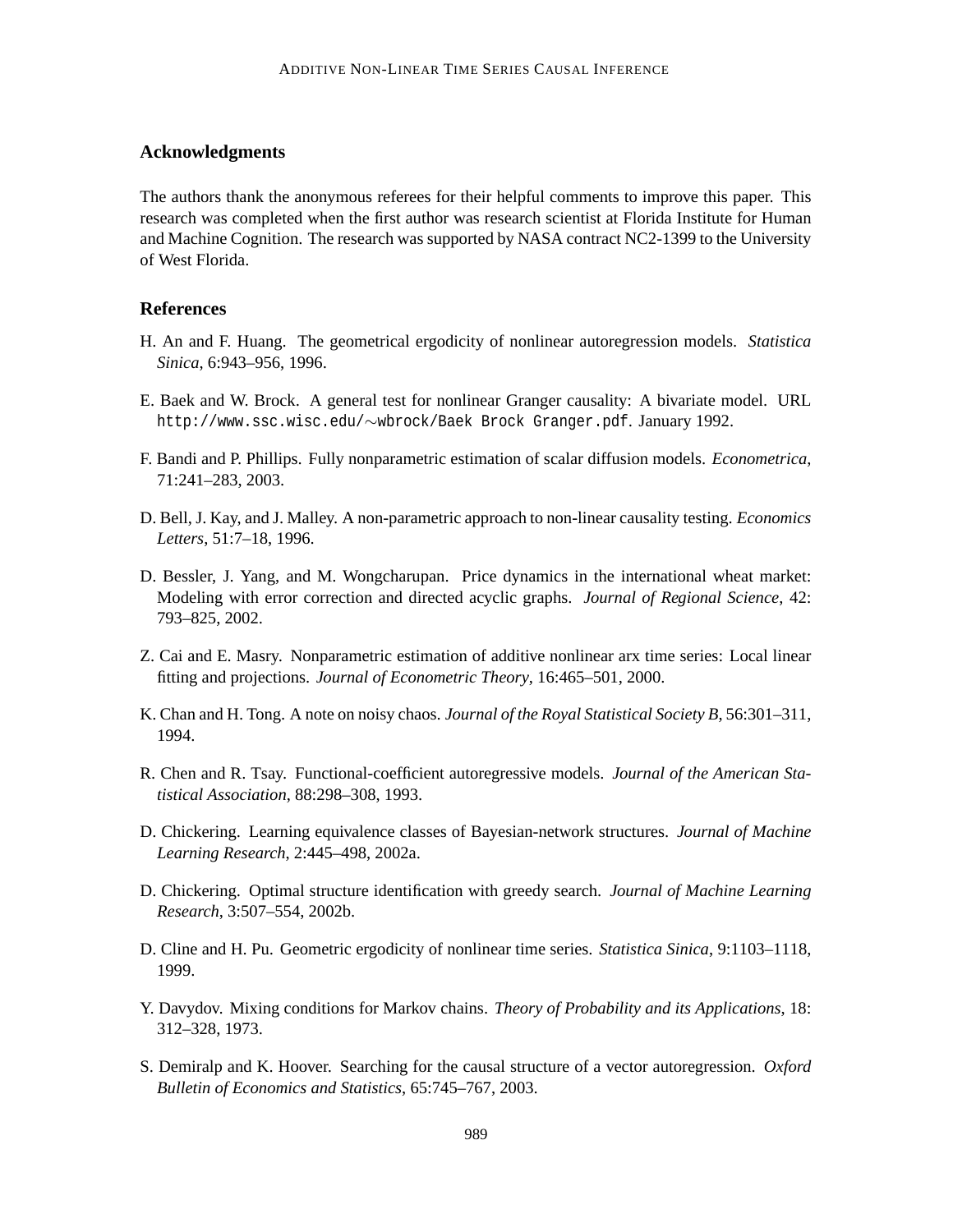- C. Diks and V. Panchenko. A new statistic and practical guidelines for nonparametric Granger causality testing. *Journal of Economic Dynamics and Control*, 30:1647–1669, 2006.
- M. Drton, M. Eichler, and T. S. Richardson. Identification and Likelihood Inference for Recursive Linear Models with Correlated Errors. *ArXiv Mathematics e-prints*, August 2006. URL http://arxiv.org/abs/math/0601631v3.
- R. Engle and C. Granger. Cointegration and error correction: Representation, estimation, and testing. *Econometrica*, 55:251–276, 1987.
- W. Härdle, H. Lütkepohl, and R. Chen. A review of nonparametric time series analysis. *International Statistical Review*, 65:49–72, 1997.
- T. Hastie and R. Tibshirani. *Generalized Additive Models*. Chapman and Hall, New York, NY, 1990.
- C. Hiemstra and J. Jones. Testing for linear and nonlinear Granger causality in the stock pricevolume relation. *Journal of Finance*, 49:1639–1664, 1994.
- K. Hoover. Automatic inference of the contemporaneous causal order of a system of equations. *Econometric Theory*, 21:69–77, 2005.
- P. O. Hoyer, S. Shimizu, and A. J. Kerminen. Estimation of linear, non-Gaussian causal models in the presence of confounding latent variables. pages 155–162, Prague, Czech Republic, 2006.
- J. Huang and L. Yang. Identification of non-linear additive autoregressive models. *Journal of the Royal Statistical Society: Series B*, 66:463–477, 2004.
- S. Johansen. Estimation and hypothesis testing of cointegration vectors in Gaussian vector autoregressive models. *Econometrica*, 59:1551–1580, 1991.
- H. Karlsen and D. Tjøstheim. Nonparametric estimation in null recurrent time series. *The Annals of Statistics*, 29:372–416, 2001.
- H. Karlsen, T. Myklebust, and D. Tjøstheim. Nonparametric estimation in a nonlinear cointegration type model. Working paper, 2005. URL http://www.mi.uib.no/∼karlsen/working paper/NonlinCoint05.pdf.
- C. Meek. *Graphical Models: Selecting Causal and Statistical Models*. PhD thesis, Carnegie Mellon University, Philosophy Department, 1996.
- A. Moneta. Graphic models for structural vector autoregressions. Working paper, Laboratory of Economics and Management, Sant'Anna School of Advanced Studies, Pisa, Italy, 2003.
- L. Oxley, M. Reale, and G. Tunnicliffe-Wilson. Finding directed acyclic graphs for vector autoregressions. In *Proceedings in Computational Statistics 2004*, pages 1621–1628, 2004.
- J. Pearl. *Causality*. Cambridge University Press, Cambridge, UK, 2000.
- P. Phillips and J. Park. Nonstationary density estimation and kernel autoregression. Discussion Paper 1181, Cowles Foundation, Yale University, 1998.